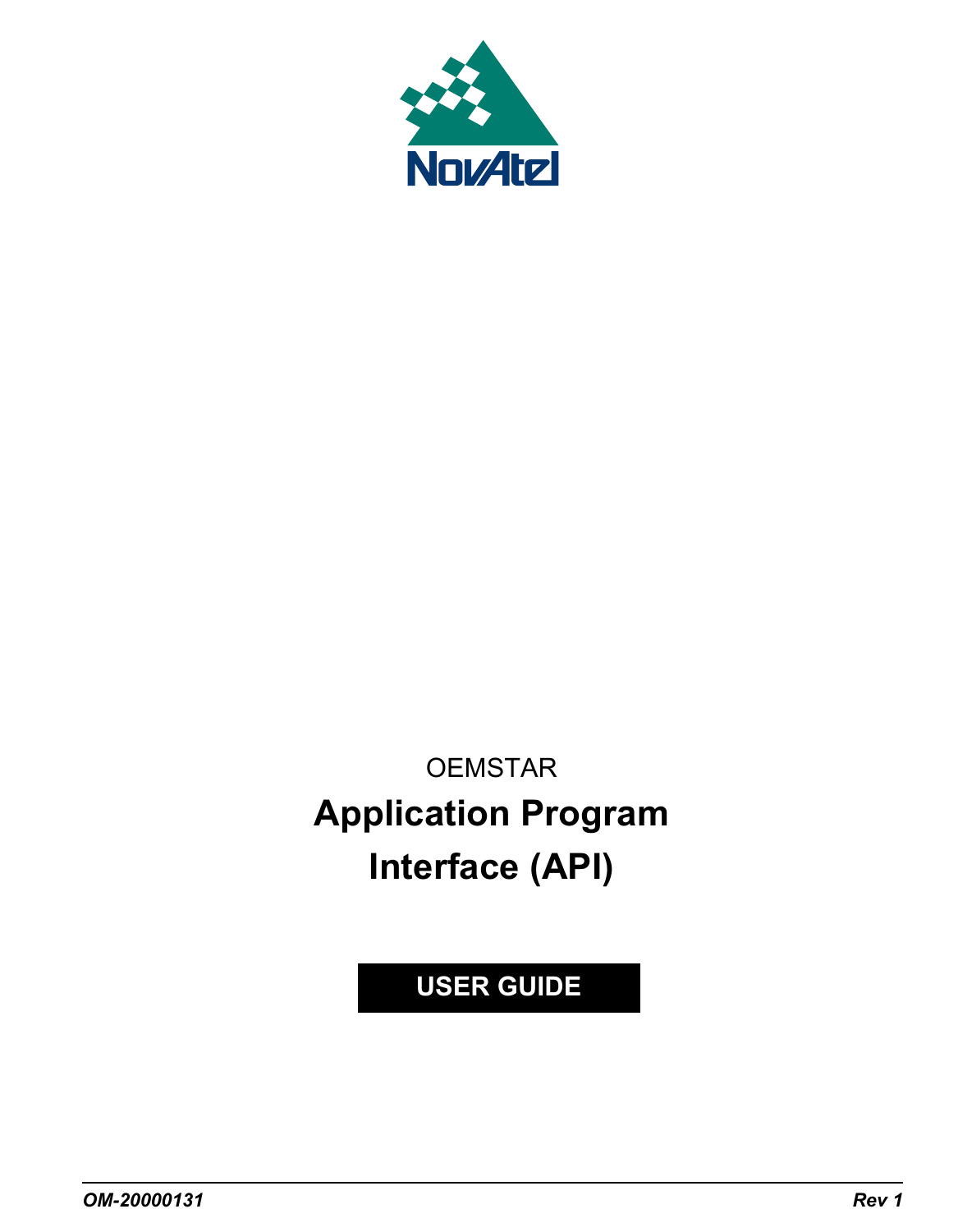# **OEMSTAR Application Program Interface (API) User Guide**

| <b>Publication Number:</b> | OM-20000131 |
|----------------------------|-------------|
| <b>Revision Level:</b>     |             |
| <b>Revision Date:</b>      | 2012/2/2    |

# **Proprietary Notice**

The software described in this document is furnished under a licence agreement or non-disclosure agreement. The software may be used or copied only in accordance with the terms of the agreement. It is against the law to copy the software on any medium except as specifically allowed in the license or nondisclosure agreement.

No part of this manual may be reproduced or transmitted in any form or by any means, electronic or mechanical, including photocopying and recording, for any purpose without the express written permission of a duly authorized representative of NovAtel Inc.

The information contained within this manual is believed to be true and correct at the time of publication.

OEMStar and FlexPak are trademarks of NovAtel Inc.

NovAtel® is a registered trademark of NovAtel Inc.

All other brand names are trademarks of their respective holders.

© Copyright 2012 NovAtel Inc. All rights reserved

Unpublished rights reserved under International copyright laws.

Printed in Canada on recycled paper. Recyclable.

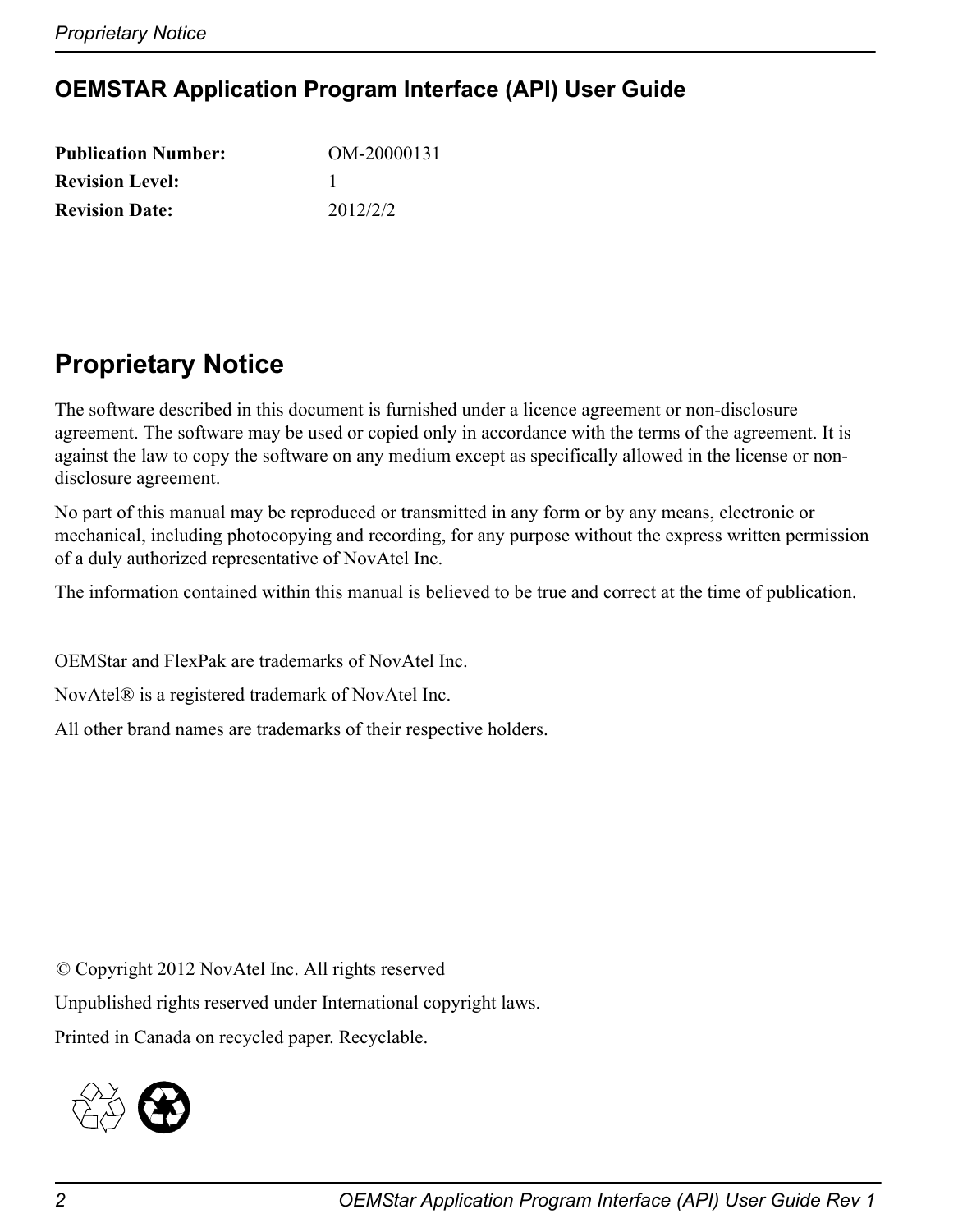# **Table of Contents**

| <b>Software License</b>                   | 5              |
|-------------------------------------------|----------------|
| <b>Warranty Policy</b>                    | $\overline{7}$ |
| <b>Foreword</b>                           | 8              |
|                                           |                |
| 1 Introduction                            | 9              |
|                                           |                |
| 2 Designing and Building the Application  | 11             |
|                                           |                |
| 3 Loading and Controlling the Application | 19             |
|                                           |                |
| <b>4 Additional Information</b>           | 23             |
|                                           |                |
| <b>A Technical Specifications</b>         | 26             |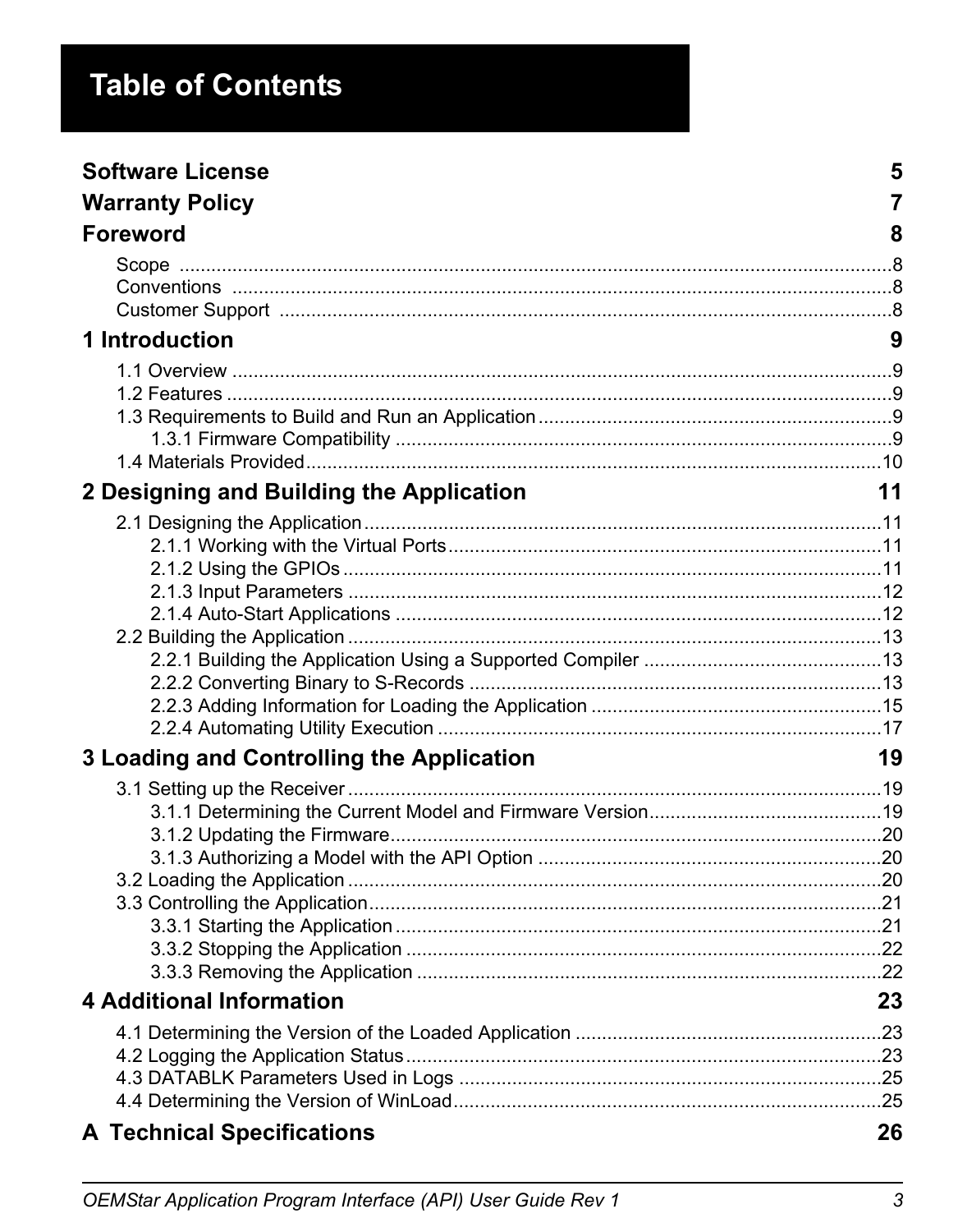# **Tables**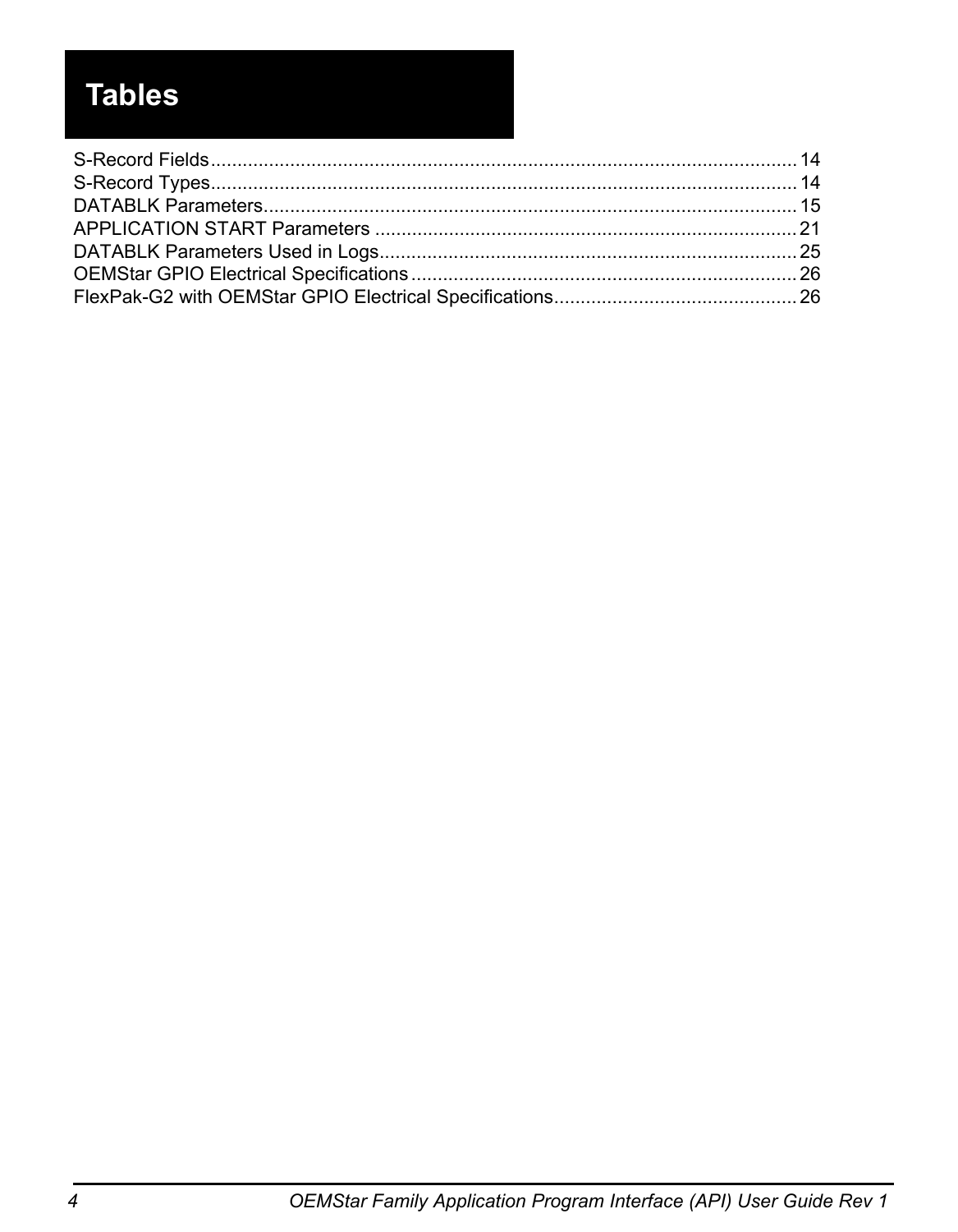# **Software License**

<span id="page-4-0"></span>**Software License BY INSTALLING, COPYING, OR OTHERWISE USING THE SOFTWARE PRODUCT, YOU AGREE TO BE BOUND BY THE TERMS OF THIS AGREEMENT. IF YOU DO NOT AGREE WITH THESE TERMS OF USE, DO NOT INSTALL, COPY OR USE THIS ELECTRONIC PRODUCT (SOFTWARE, FIRMWARE, SCRIPT FILES, OR OTHER ELECTRONIC PRODUCT WHETHER EMBEDDED IN THE HARDWARE, ON A CD OR AVAILABLE ON THE COMPANY WEB SITE)** (hereinafter referred to as "Software").

**1. License**: NovAtel Inc. ("NovAtel") grants you a non-exclusive, non-transferable license (not a sale) to, where the Software will be used on NovAtel supplied hardware or in conjunction with other NovAtel supplied software, use the Software with the product(s) as supplied by NovAtel. You agree not to use the Software for any purpose other than the due exercise of the rights and licences hereby agreed to be granted to you.

**2. Copyright**: NovAtel owns, or has the right to sublicense, all copyright, trade secret, patent and other proprietary rights in the Software and the Software is protected by national copyright laws, international treaty provisions and all other applicable national laws. You must treat the Software like any other copyrighted material except that you may make one copy of the Software solely for backup or archival purposes (one copy may be made for each piece of NovAtel hardware on which it is installed or where used in conjunction with other NovAtel supplied software), the media of said copy shall bear labels showing all trademark and copyright notices that appear on the original copy. You may not copy the product manual or written materials accompanying the Software. No right is conveyed by this Agreement for the use, directly, indirectly, by implication or otherwise by Licensee of the name of NovAtel, or of any trade names or nomenclature used by NovAtel, or any other words or combinations of words proprietary to NovAtel, in connection with this Agreement, without the prior written consent of NovAtel.

**3. Patent Infringement**: NovAtel shall not be liable to indemnify the Licensee against any loss sustained by it as the result of any claim made or action brought by any third party for infringement of any letters patent, registered design or like instrument of privilege by reason of the use or application of the Software by the Licensee or any other information supplied or to be supplied to the Licensee pursuant to the terms of this Agreement. NovAtel shall not be bound to take legal proceedings against any third party in respect of any infringement of letters patent, registered design or like instrument of privilege which may now or at any future time be owned by it. However, should NovAtel elect to take such legal proceedings, at NovAtel's request, Licensee shall co-operate reasonably with NovAtel in all legal actions concerning this license of the Software under this Agreement taken against any third party by NovAtel to protect its rights in the Software. NovAtel shall bear all reasonable costs and expenses incurred by Licensee in the course of co-operating with NovAtel in such legal action.

#### **4. Restrictions: You may not:**

- (a) copy (other than as provided for in paragraph 2), distribute, transfer, rent, lease, lend, sell or sublicense all or any portion of the Software except in the case of sale of the hardware to a third party;
- (b) modify or prepare derivative works of the Software;
- (c) use the Software in connection with computer-based services business or publicly display visual output of the Software;
- (d) transmit the Software over a network, by telephone or electronically using any means (except when downloading a purchased up[grade from the NovAtel Web site); or
- (e) reverse engineer, decompile or disassemble the Software.

You agree to keep confidential and use your best efforts to prevent and protect the contents of the Software from unauthorized disclosure or use.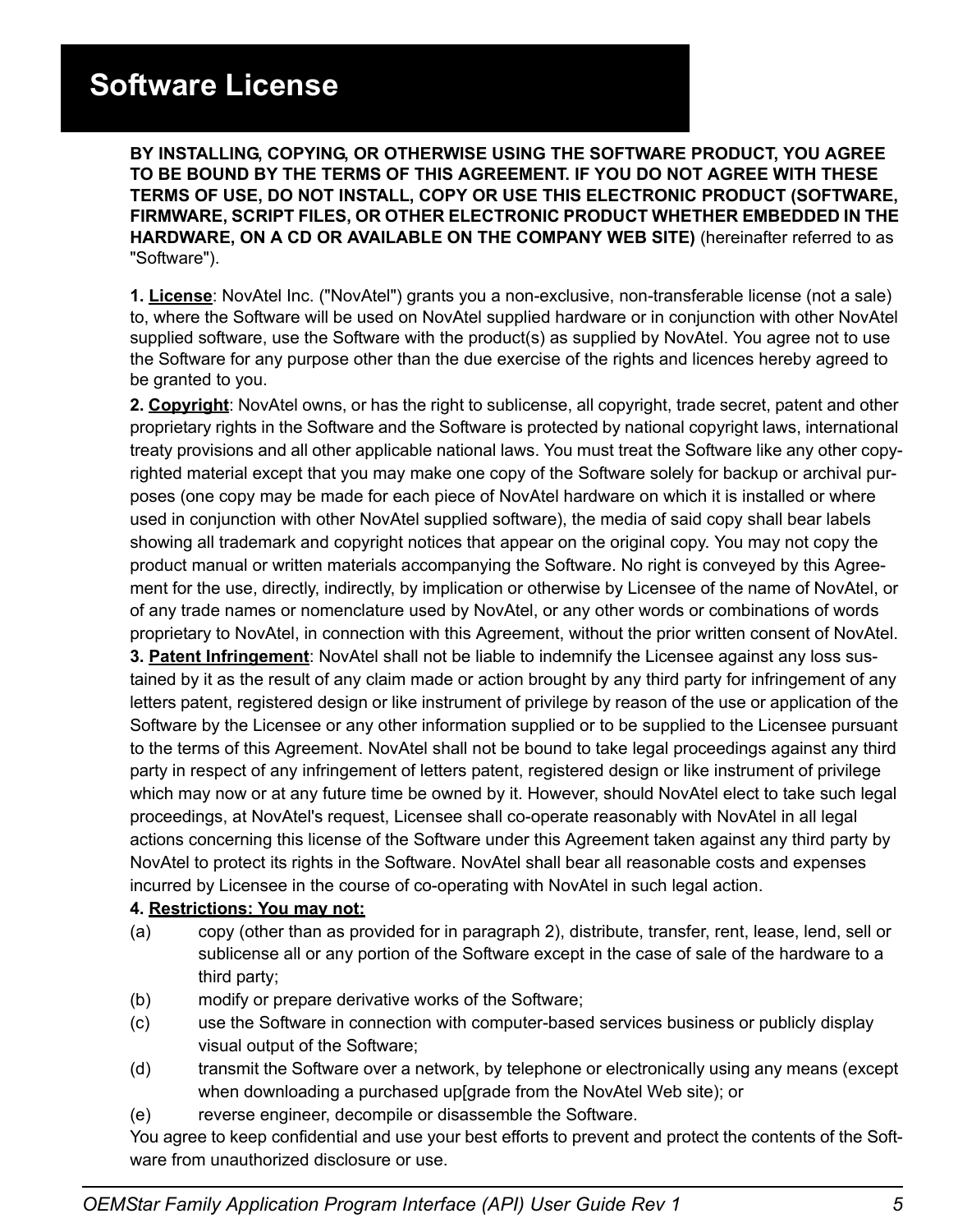**5. Term and Termination**: This Agreement and the rights and licences hereby granted shall continue in force in perpetuity unless terminated by NovAtel or Licensee in accordance herewith. In the event that the Licensee shall at any time during the term of this Agreement: i) be in breach of its obligations hereunder where such breach is irremediable or if capable of remedy is not remedied within 30 days of notice from NovAtel requiring its remedy; then and in any event NovAtel may forthwith by notice in writing terminate this Agreement together with the rights and licences hereby granted by NovAtel. Licensee may terminate this Agreement by providing written notice to NovAtel. Upon termination, for any reasons, the Licensee shall promptly, on NovAtel's request, return to NovAtel or at the election of NovAtel destroy all copies of any documents and extracts comprising or containing the Software. The Licensee shall also erase any copies of the Software residing on Licensee's computer equipment. Termination shall be without prejudice to the accrued rights of either party, including payments due to NovAtel. This provision shall survive termination of this Agreement howsoever arising.

**6. Warranty**: NovAtel does not warrant the contents of the Software or that it will be error free. The Software is furnished "AS IS" and without warranty as to the performance or results you may obtain by using the Software. The entire risk as to the results and performance of the Software is assumed by you. See product enclosure, if any for any additional warranty.

**7. Indemnification**: NovAtel shall be under no obligation or liability of any kind (in contract, tort or otherwise and whether directly or indirectly or by way of indemnity contribution or otherwise howsoever) to the Licensee and the Licensee will indemnify and hold NovAtel harmless against all or any loss, damage, actions, costs, claims, demands and other liabilities or any kind whatsoever (direct, consequential, special or otherwise) arising directly or indirectly out of or by reason of the use by the Licensee of the Software whether the same shall arise in consequence of any such infringement, deficiency, inaccuracy, error or other defect therein and whether or not involving negligence on the part of any person.

#### **8. Disclaimer and Limitation of Liability:**

- **(a) THE WARRANTIES IN THIS AGREEMENT REPLACE ALL OTHER WARRANTIES, EXPRESS OR IMPLIED, INCLUDING ANY WARRANTIES OF MERCHANTABILITY OR FITNESS FOR A PARTICULAR PURPOSE. NovAtel DISCLAIMS AND EXCLUDES ALL OTHER WARRANTIES. IN NO EVENT WILL NovAtel's LIABILITY OF ANY KIND INCLUDE ANY SPECIAL, INCIDENTAL OR CONSEQUENTIAL DAMAGES, INCLUDING LOST PROFITS, EVEN IF NovAtel HAS KNOWLEDGE OF THE POTENTIAL LOSS OR DAMAGE.**
- (b) NovAtel will not be liable for any loss or damage caused by delay in furnishing the Software or any other performance under this Agreement.
- (c) NovAtel's entire liability and your exclusive remedies for our liability of any kind (including liability for negligence) for the Software covered by this Agreement and all other performance or non-performance by NovAtel under or related to this Agreement are to the remedies specified by this Agreement.

**9. Governing Law**: This Agreement is governed by the laws of the Province of Alberta, Canada. Each of the parties hereto irrevocably attorns to the jurisdiction of the courts of the Province of Alberta.

**10. Customer Support**: For Software UPDATES and UPGRADES, and regular customer support, contact the NovAtel GPS Hotline at 1-800-NOVATEL (U.S. or Canada only), or +1-403-295-4900, Fax +1- 403-295-4901, e-mail to support@novatel.ca,

Web site: http://www.novatel.com or write to: NovAtel Inc.

Customer Support Department

1120 - 68 Avenue NE,

Calgary, Alberta, Canada T2E 8S5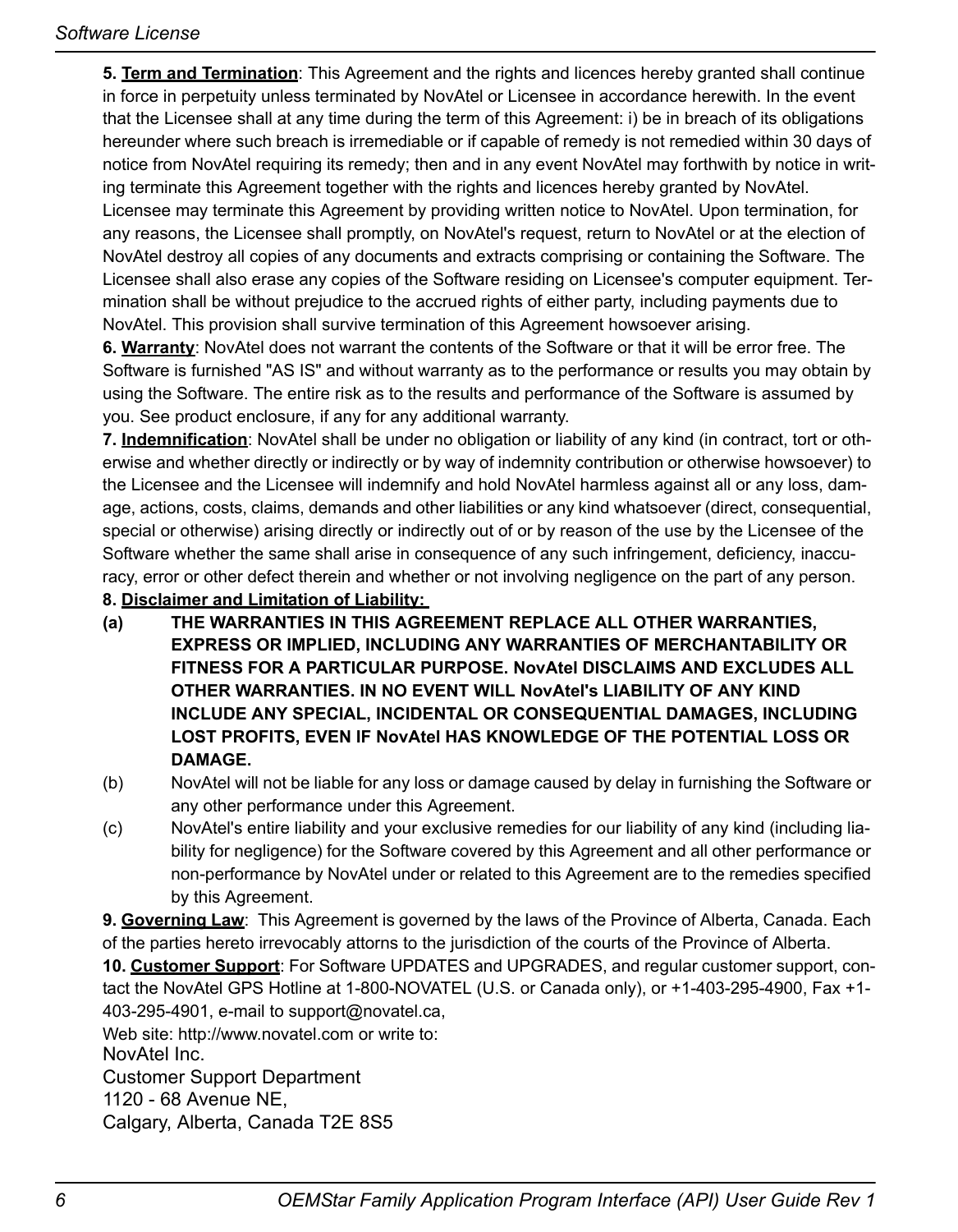<span id="page-6-3"></span><span id="page-6-0"></span>NovAtel Inc. warrants that its Global Positioning System (GPS) products are free from defects in materials and workmanship, subject to the conditions set forth below, for the following periods of time:

<span id="page-6-2"></span><span id="page-6-1"></span>

| <b>OEMStar Receiver Cards</b>  | One (1) Year     |
|--------------------------------|------------------|
| <b>OEMStar-Based Receivers</b> | One (1) Year     |
| <b>NovAtel Antennas</b>        | One (1) Year     |
| Cables and Accessories         | Ninety (90) Days |
| Software Support               | One (1) Year     |

Date of sale shall mean the date of the invoice to the original customer for the product. NovAtel's responsibility respecting this warranty is solely to product replacement or product repair at an authorized NovAtel location only.

Determination of replacement or repair will be made by NovAtel personnel or by technical personnel expressly authorized by NovAtel for this purpose.

**THE FOREGOING WARRANTIES DO NOT EXTEND TO (I) NONCONFORMITIES, DEFECTS OR ERRORS IN THE PRODUCTS DUE TO ACCIDENT, ABUSE, MISUSE OR NEGLIGENT USE OF THE PRODUCTS OR USE IN OTHER THAN A NORMAL AND CUSTOMARY MANNER, ENVI-RONMENTAL CONDITIONS NOT CONFORMING TO NOVATEL'S SPECIFICATIONS, OR FAIL-URE TO FOLLOW PRESCRIBED INSTALLATION, OPERATING AND MAINTENANCE PROCEDURES, (II) DEFECTS, ERRORS OR NONCONFORMITIES IN THE PRODUCTS DUE TO MODIFICATIONS, ALTERATIONS, ADDITIONS OR CHANGES NOT MADE IN ACCORDANCE WITH NOVATEL'S SPECIFICATIONS OR AUTHORIZED BY NOVATEL, (III) NORMAL WEAR AND TEAR, (IV) DAMAGE CAUSED BY FORCE OF NATURE OR ACT OF ANY THIRD PERSON, (V) SHIPPING DAMAGE; OR (VI) SERVICE OR REPAIR OF PRODUCT BY THE DEALER WITH-OUT PRIOR WRITTEN CONSENT FROM NOVATEL. IN ADDITION, THE FOREGOING WAR-RANTIES SHALL NOT APPLY TO PRODUCTS DESIGNATED BY NOVATEL AS BETA SITE TEST SAMPLES, EXPERIMENTAL, DEVELOPMENTAL, PREPRODUCTION, SAMPLE, INCOMPLETE OR OUT OF SPECIFICATION PRODUCTS OR TO RETURNED PRODUCTS IF THE ORIGINAL IDENTIFICATION MARKS HAVE BEEN REMOVED OR ALTERED. THE WARRANTIES AND REMEDIES ARE EXCLUSIVE AND ALL OTHER WARRANTIES, EXPRESS OR IMPLIED, WRIT-TEN OR ORAL, INCLUDING THE IMPLIED WARRANTIES OF MERCHANTABILITY OR FIT-NESS FOR ANY PARTICULAR PURPOSE ARE EXCLUDED. NOVATEL SHALL NOT BE LIABLE FOR ANY LOSS, DAMAGE, EXPENSE, OR INJURY ARISING DIRECTLY OR INDIRECTLY OUT OF THE PURCHASE, INSTALLATION, OPERATION, USE OR LICENSING OR PRODUCTS OR SERVICES. IN NO EVENT SHALL NOVATEL BE LIABLE FOR SPECIAL, INDIRECT, INCIDEN-TAL OR CONSEQUENTIAL DAMAGES OF ANY KIND OR NATURE DUE TO ANY CAUSE.**

There are no user serviceable parts in the GPS receiver and no maintenance is required. When the status code indicates that a unit is faulty, replace with another unit and return the faulty unit to NovAtel Inc.

Before shipping any material to NovAtel or Dealer, please obtain a Return Material Authorization (RMA) number by calling NovAtel Customer Support at 1-800-NOVATEL in North America or 1-403-295-4900 elsewhere.

Once you have obtained an RMA number, you will be advised of proper shipping procedures to return any defective product. When returning any product to NovAtel, please return the defective product in the original packaging to avoid shipping damage.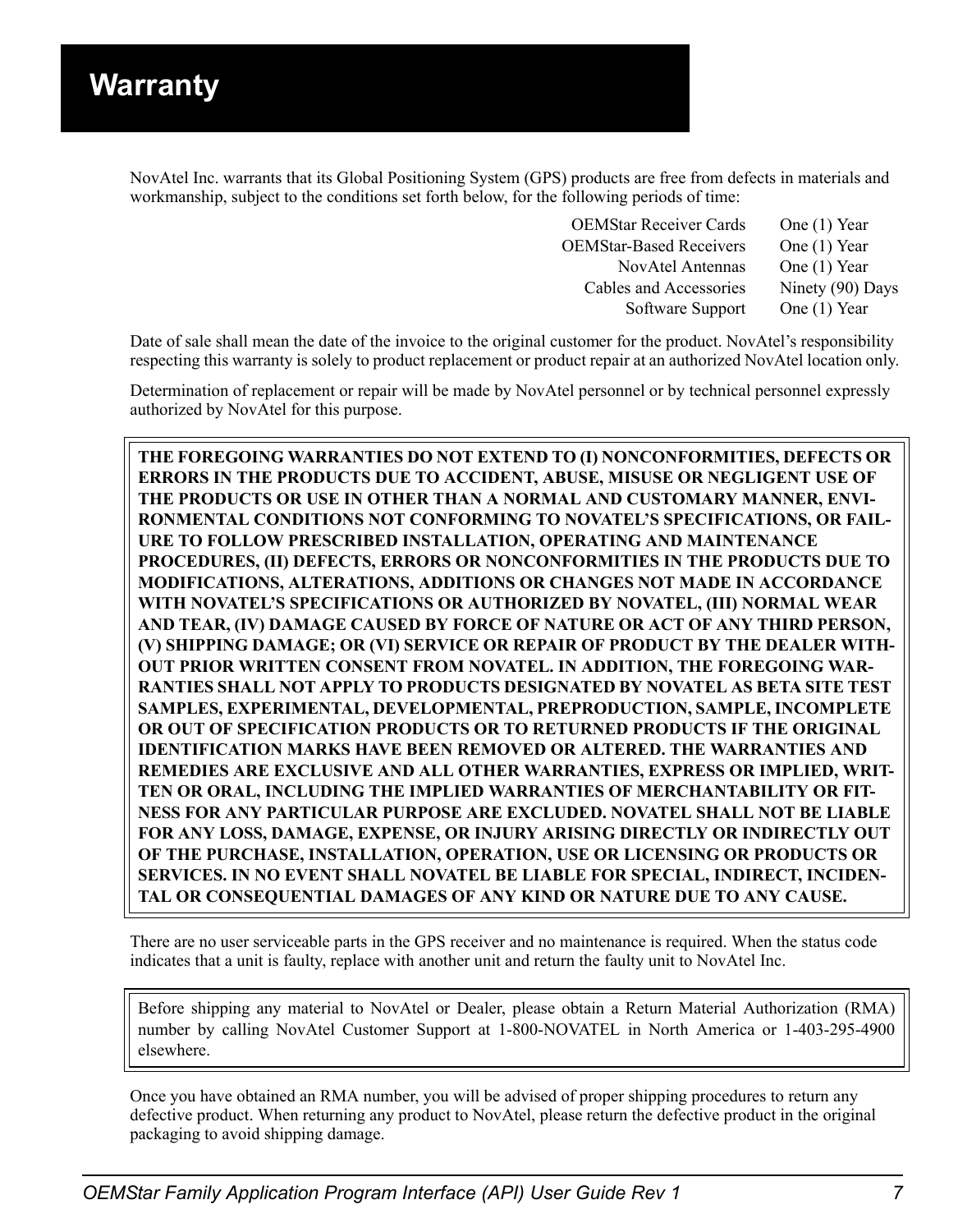# **Foreword**

# <span id="page-7-8"></span><span id="page-7-1"></span>**Foreword Scope**

<span id="page-7-0"></span>This document contains sufficient information on working with the Application Program Interface (API) to be able to develop applications for NovAtel's OEMStar receivers. It does not provide specific details of the functions offered by the API, but rather information on building and loading applications. Details of the API functions can be found in the API header file.

# <span id="page-7-4"></span><span id="page-7-2"></span>**Conventions**

The conventions used throughout this document are:

- $\langle \rangle$  Text displayed between  $\langle$  and  $\rangle$  indicates a variable parameter.
- [ ] Text displayed between [ and ] indicates an optional parameter

 $\boxtimes$  This is a notebox that contains important additional information.

In tables where no values are given, such fields should be assumed to be reserved for future use.

# <span id="page-7-6"></span><span id="page-7-3"></span>**Customer Support**

<span id="page-7-5"></span>If you have any questions or concerns regarding the OEMStar API, use one of the following methods to contact NovAtel Customer Support:

<span id="page-7-10"></span><span id="page-7-9"></span><span id="page-7-7"></span>

| Call the NovAtel Hotline at 1-800-NOVATEL (U.S. & Canada)<br>or +1-403-295-4900 (international) |                                                                                                                    |  |
|-------------------------------------------------------------------------------------------------|--------------------------------------------------------------------------------------------------------------------|--|
| Fax: $+1-403-295-4901$<br>E-mail: support@novatel.com<br>Web site: http://www.novatel.com       | Write: NovAtel Inc.<br><b>Customer Support Department</b><br>1120 - 68 Avenue NE<br>Calgary, AB<br>Canada, T2E 8S5 |  |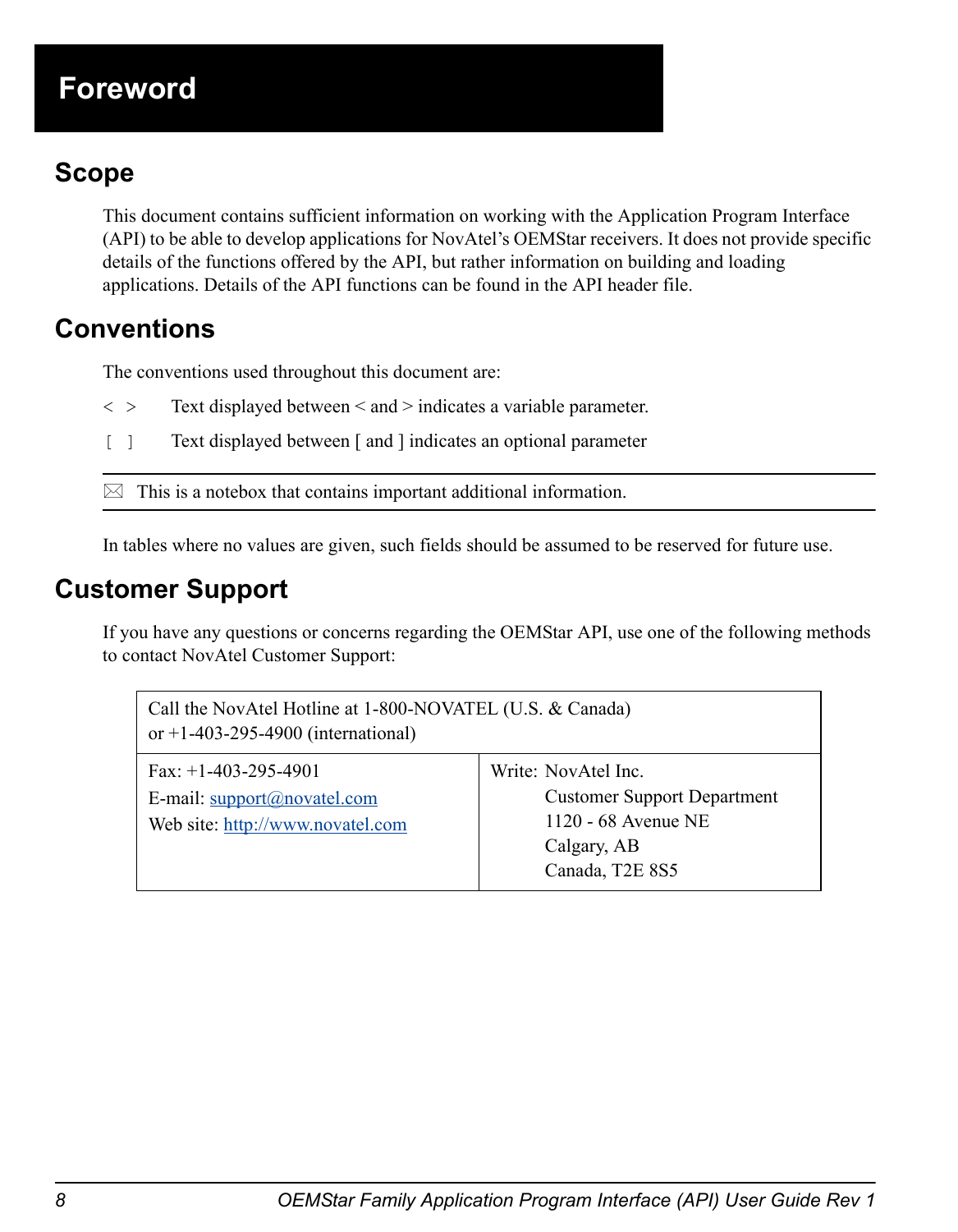# <span id="page-8-0"></span>**Chapter 1 Introduction**

# <span id="page-8-1"></span>**1.1 Overview**

<span id="page-8-7"></span>The Application Program Interface (API) allows you to develop specialized  $C/C++$  applications to further extend the functionality of your OEMStar receiver. By using the functions provided by the API, along with the commands and logs already provided by the OEMStar, a wide variety of applications can be created.

# <span id="page-8-5"></span><span id="page-8-2"></span>**1.2 Features**

The OEMStar API provides the following features:

- The ability to open physical ports on the receiver to interface with external devices
- Support for three virtual ports, allowing you to directly send commands to and receive logs from the receiver firmware
- Support for multiple tasks, with varying priority levels
- Message queuing functionality
- Support for semaphores and mutexes
- The ability to control many of the receiver's general purpose input/output (GPIO) lines
- Access to receiver time
- Pulse-width modulation control (for receivers that support it)

<span id="page-8-6"></span>Refer to the API header file for more information on the features provided by the API.

# <span id="page-8-3"></span>**1.3 Requirements to Build and Run an Application**

In addition to the items listed in the API Development Kit (see *[Section 1.4](#page-9-0)*), the following is required to develop and run an application on an OEMStar receiver:

- <span id="page-8-8"></span>• A NovAtel supported compiler. Currently, *Green Hills Software C/C++* compilers are supported. The *Green Hills Software C/C++* compiler is available in the *Green Hills Multi 2000 Integrated Development Environment*[.](http://www.novatel.com/support/applicationnotes.htm)
- OEMStar receiver loaded with an API enabled software model (See *[Section 3.1](#page-18-3)* on *page [19](#page-18-3)* for more information about setting up the receiver for loading an application.)
- PC with a serial port and a serial cable to load the application on to the receiver
- OEMStar Firmware Reference Manual

## <span id="page-8-4"></span>*1.3.1 Firmware Compatibility*

Firmware support for the API has been designed for backwards compatibility. For example, if the firmware loaded on to the receiver supports version 15 of the API, an application built using version 14 of the API will execute correctly. However, if the application uses a newer version of the API than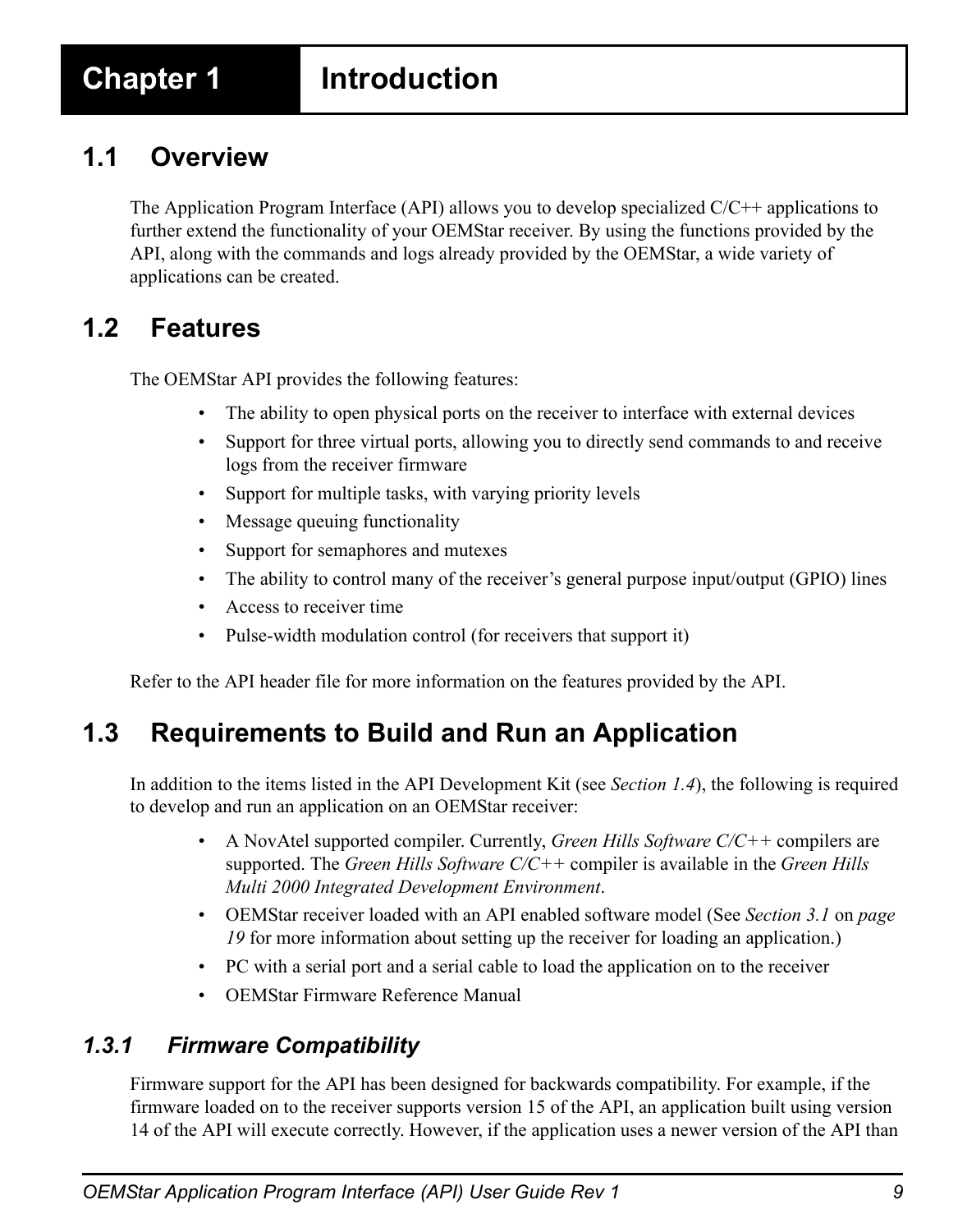the firmware supports, the additional or updated functionality provided by the API may not be available.

A description of the changes made to the API since the last version can be found at the beginning of the API header file. To determine what version of the API your firmware supports, log the APPLICATIONSTATUS message, which is described further in *[Section 4.2](#page-22-3)* on *page 23*.

<span id="page-9-2"></span>Compiler compatibility has been tested successfully up to *Green Hills Multi* V4.2.4. You must run OEMStar firmware version 1.100 or higher.

 $\boxtimes$  The API library and header files are named with the firmware version. For example: L6X010100RN0000.api.a.

# <span id="page-9-0"></span>**1.4 Materials Provided**

As part of the OEMStar API Development Kit, the following is provided:

- <span id="page-9-1"></span>• An OEMStar API library file (OEMStar api.a)
- An OEMStar API header file (OEMStar\_api.h)
- One sample project for the Greenhills Multi
- Two Windows command line utility programs, *TOSREC* and *DATABLK*, which format the executable for use with a NovAtel receiver
- NovAtel's *WinLoad* utility for loading the application on to the receiver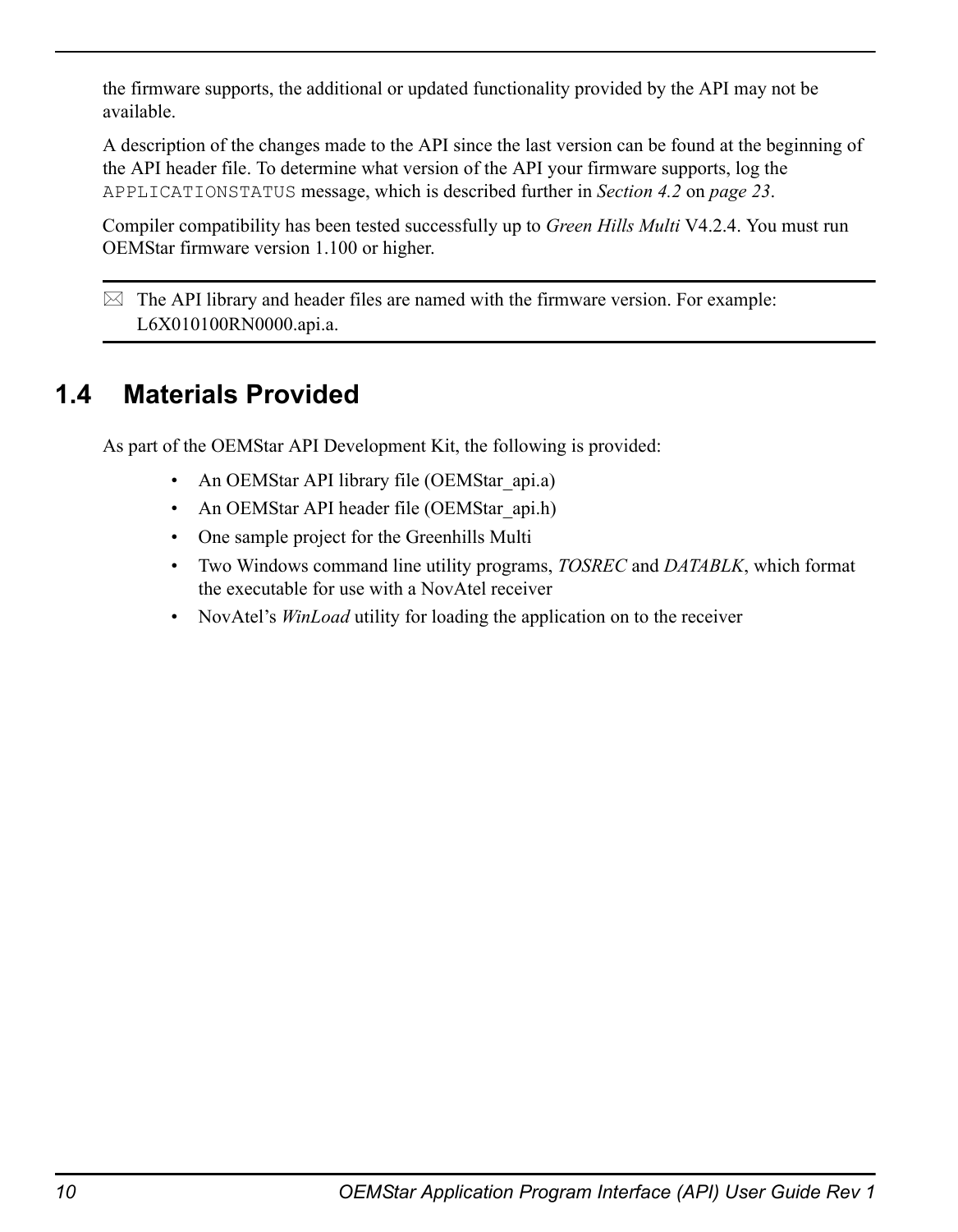# <span id="page-10-4"></span><span id="page-10-1"></span><span id="page-10-0"></span>**2.1 Designing the Application**

When designing an application for an OEMStar receiver, it is important to have an understanding of some of the key features of the API, which are explained in the sections below.

 $\boxtimes$  Review the sample application provided with the API for more information on how to design your application to work with the receiver firmware.

## <span id="page-10-2"></span>*2.1.1 Working with the Virtual Ports*

When communicating through one of the physical or virtual ports, the application must be designed to either:

- <span id="page-10-6"></span>• Read **all** data sent to the port, or
- Configure the port to not transmit data and disable response generation

This is necessary because any incoming data will remain in a buffer until it is read and will not be automatically discarded if more data arrives, resulting in a build up of waiting data.

To disable transmission and response generation at the port, use the INTERFACEMODE command with the NONE mode for the *txtype* field and OFF for the *responses* field. Refer to the *OEMStar Firmware Reference Manual* for more information on this command.

## <span id="page-10-3"></span>*2.1.2 Using the GPIOs*

<span id="page-10-5"></span>The OEMStar receiver provides LV-TTL general-purpose input/output (GPIO) signals that can be used by your application. The API header file provides more details on the functions available to control and read these GPIOs. The sections below indicate which GPIOs are provided and *[Section A.1](#page-25-3)* on *[page 26](#page-25-3)* gives the electrical specifications for those GPIOs.

#### **2.1.2.1 OEMStar**

The following GPIO pins available on the OEMStar:

- GPIO0
- GPIO1
- GPIO3
- PV (output only)

See *Pin-Outs* [on page 27](#page-26-0) for additional information.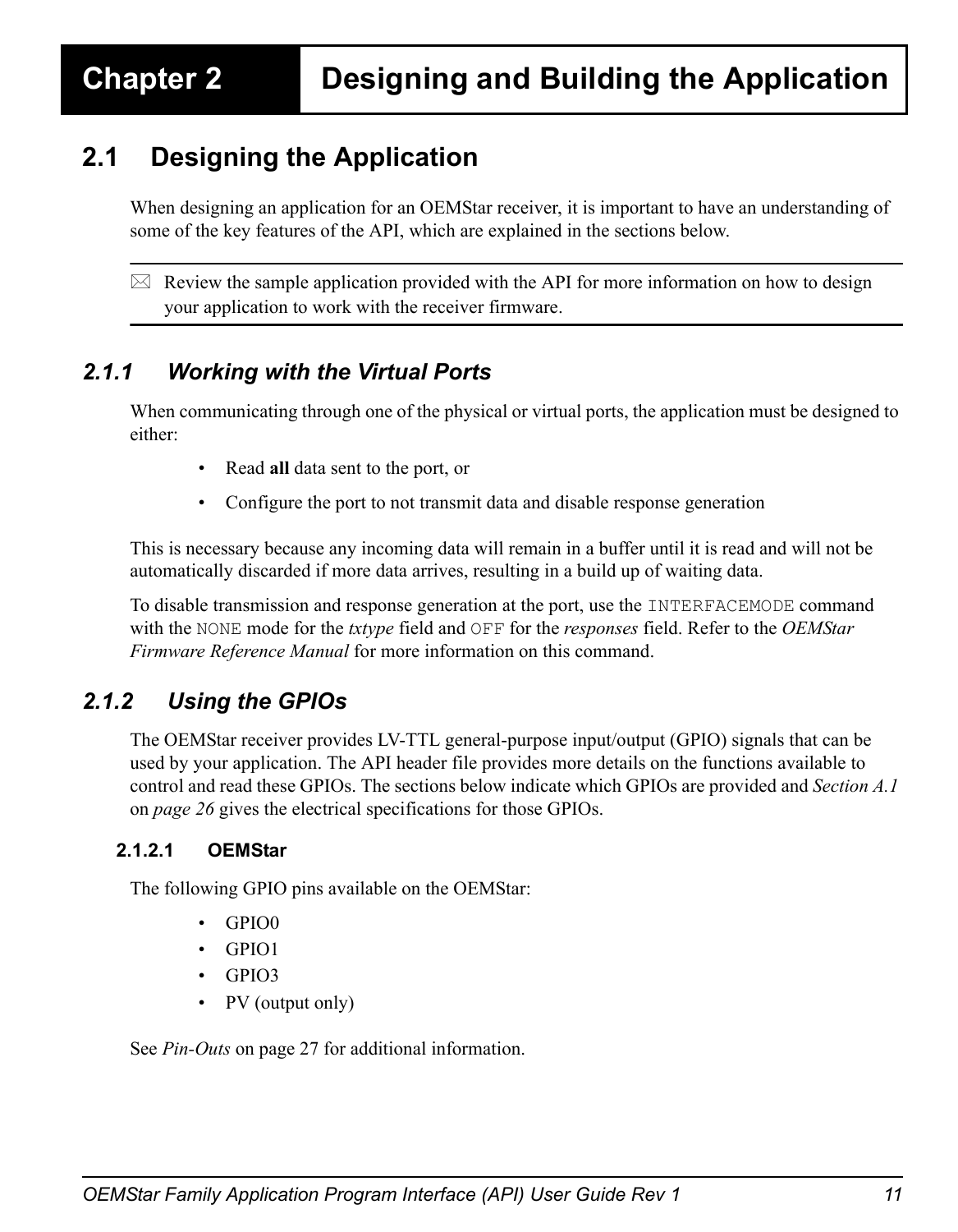#### **2.1.2.2 FlexPak-G2 with OEMStar**

There are two GPIO pins available on the FlexPak-G2 with OEMStar:

- PV
- GPIO1

The *OEMStar Installation and Operation User Manual* provides the location of this pin and details of internal pull-up or pull-down resistors. The electrical specifications for this pin are given in *[Table 7](#page-25-4)* on *[page 26](#page-25-4)*

**Note: For OEMStar, Pin 5 = PV line and Pin 6 = GPIO1 line.**

## *2.1.3 Input Parameters*

<span id="page-11-3"></span>There are two methods that can be used to pass parameters to an application, as discussed in the following sections.

#### **2.1.3.1 Command-Line Entry**

The application can be designed to accept a single unsigned, 32-bit parameter, which is then entered as part of the command string for starting the application. This parameter could be used, for example, to set the output serial port used by the application.

For more information about entering a parameter when starting the application, see *[Section 3.3.1](#page-20-3)* on *[page 21](#page-20-3)*.

<span id="page-11-4"></span>See *[Section 2.1.4](#page-11-0)* for a note about the use of command-line entry input parameters with auto-start applications.

## <span id="page-11-1"></span>**2.1.3.2 DATABLK Entry**

Alternately, the <SNKey> field, set when the *DATABLK* utility is run on the executable, can be used to store an input parameter, which would then be read from the VERSION log by the application.

<span id="page-11-2"></span>For more information about the <SNKey> field, see *[Section 2.2.3.1](#page-14-2)* on *page 15*. *[Section 4.3](#page-24-3)* on *page [25](#page-24-3)* provides more information about where the field is stored in the VERSION log.

## <span id="page-11-0"></span>*2.1.4 Auto-Start Applications*

An application loaded on to an OEMStar receiver can be set to automatically start whenever the receiver is powered up. This option is set using the <ComponentEnum #> field of the *DATABLK* utility, which is described in *[Section 2.2.3](#page-14-0)* on *page 15*.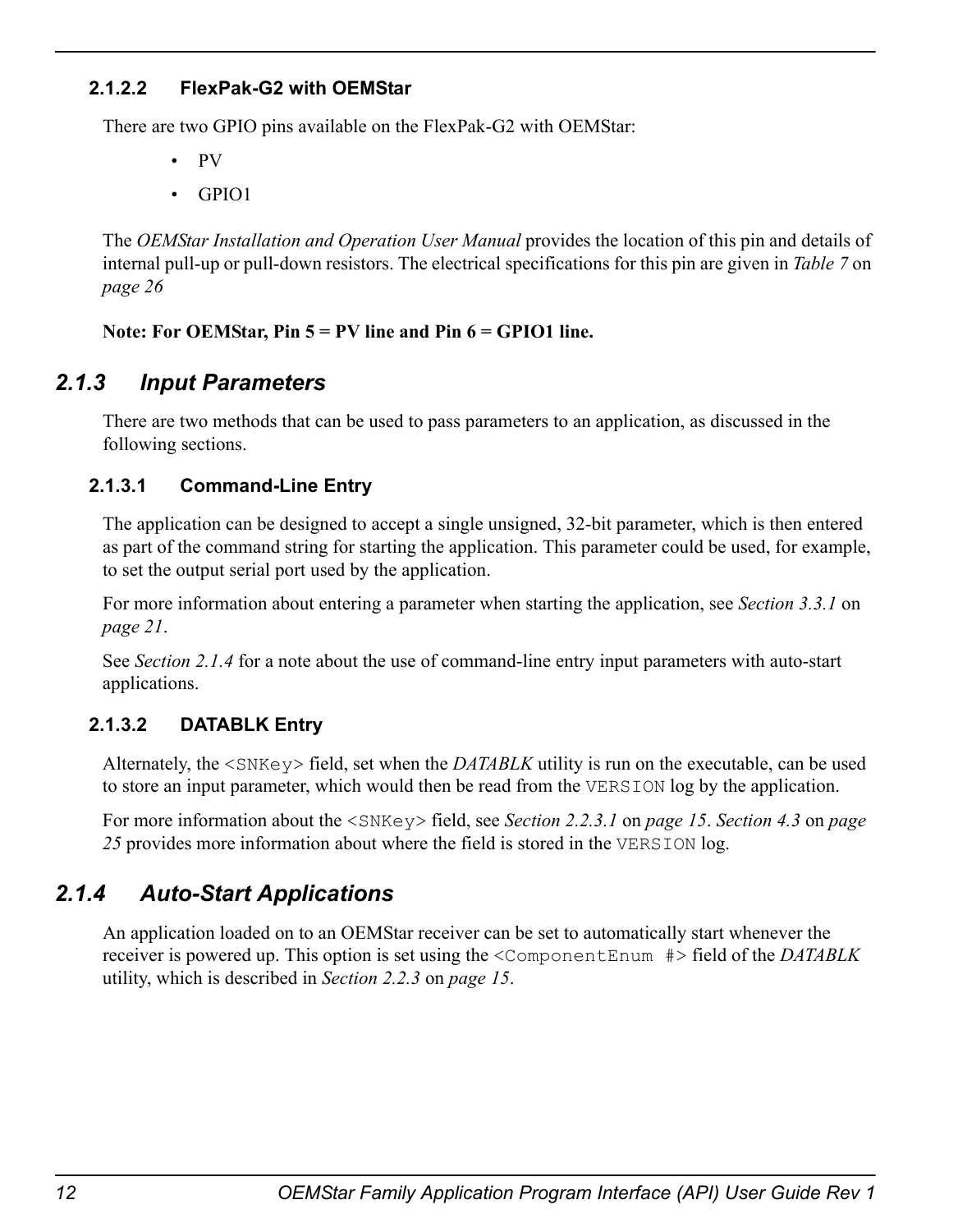$\boxtimes$  When an application is configured to automatically start, the input parameter is fixed as 0, the priority is set to 1, and the stack size is 10,000. See *[Section 3.3](#page-20-4)* on *page 21* for more information.

# <span id="page-12-0"></span>**2.2 Building the Application**

<span id="page-12-4"></span>Building the application in a format that can be loaded on to a receiver is a three step process:

- 1. Build the application using one of the supported compilers.
- 2. Convert the binary executable to S-records.
- 3. Add the S-records necessary for loading the application.

Each of these steps is discussed in the sections that follow.

# <span id="page-12-1"></span>*2.2.1 Building the Application Using a Supported Compiler*

#### <span id="page-12-6"></span>**2.2.1.1 Project Configuration**

With the Greenhills version 4.2.4 compiler, use the build file provided with the sample application as a template. This build file has the necessary settings for a variety of options, including the application format and target, which should not be altered. However, the following can be changed to customize the project, either by directly editing the file or using the interface provided by the compiler.

- The name of the output file
- <span id="page-12-7"></span>• The files included in the project

## <span id="page-12-2"></span>*2.2.2 Converting Binary to S-Records*

When loading the application on to the receiver, the S-record format, which is described in *[Section](#page-12-3)  [2.2.2.1](#page-12-3)*, is used. Therefore, once the application has been built, the resulting binary ELF file must be converted to S-record format. The *TOSREC* utility is provided to complete this conversion.

#### <span id="page-12-3"></span>**2.2.2.1 S-Records**

The S-record format is an industry standard for encoding programs or data files in a printable form that allows for ease of transfer between devices.

An S-record is an ASCII character string consisting of five fields, in the format shown below.

<span id="page-12-5"></span><type><length><address><data...><checksum>

The S-record fields all use hexadecimal format, except for the  $\langle \text{type}\rangle$  field. The fields are described in *[Table 1](#page-13-0)* below.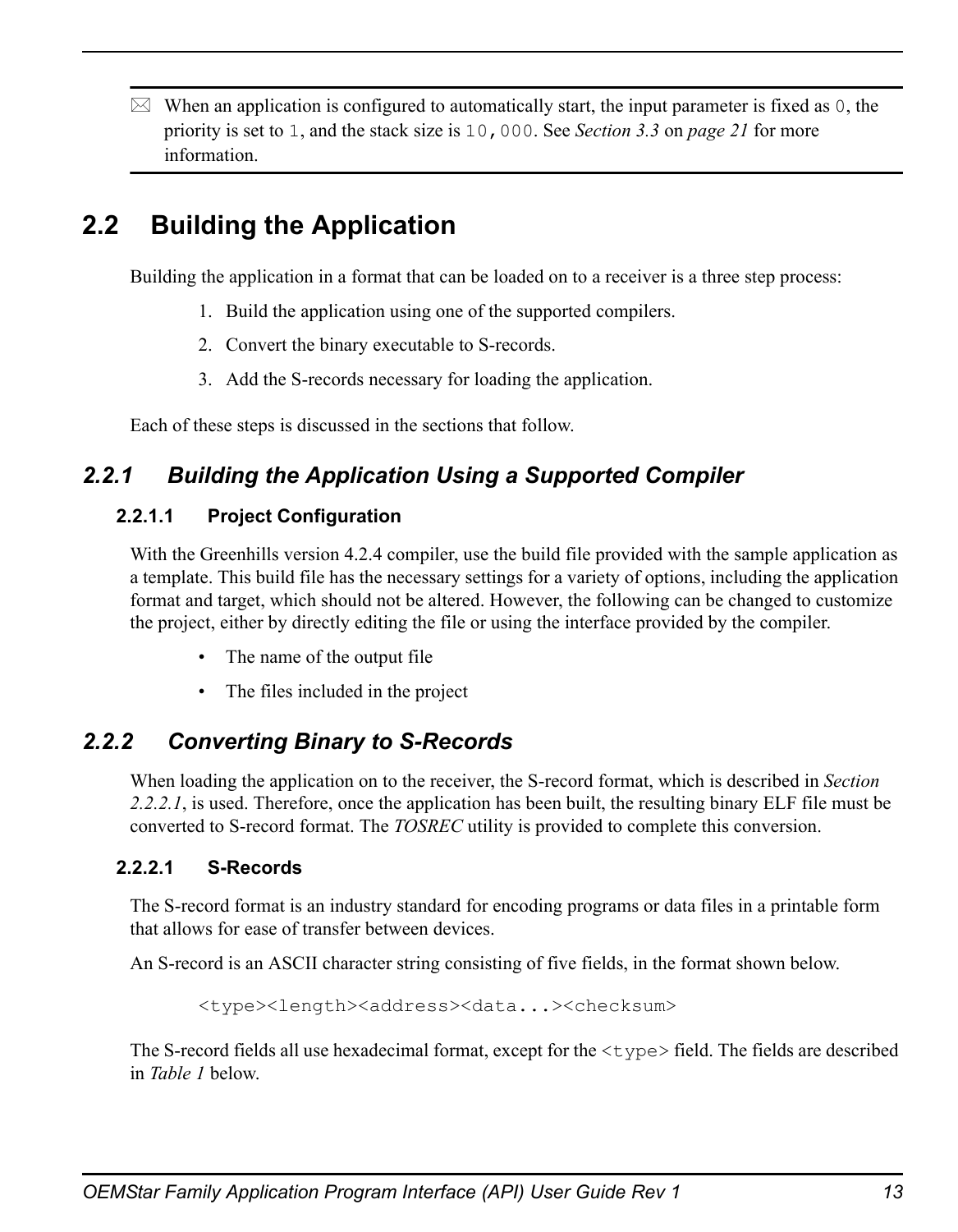<span id="page-13-0"></span>

| <b>Field</b>        | Length<br>(Characters) | <b>Description</b>                                                                                                                             |
|---------------------|------------------------|------------------------------------------------------------------------------------------------------------------------------------------------|
| $<$ type $>$        | 2                      | The type of S-record, as described by <i>Table 2</i> .                                                                                         |
| <length></length>   | 2                      | The number of character pairs in the record,<br>excluding the $\langle \text{type}\rangle$ and $\langle \text{length}\rangle$ fields.          |
| <address></address> | 4, 6, or 8             | The 2, 3, or 4-byte address at which to load the<br>contents of the data field in memory.                                                      |
| $<$ data $>$        | variable               | Executable code or memory-loadable data.                                                                                                       |
| $<$ checksum $>$    | 2                      | The least significant byte of the one's complement<br>of the sum of the values represented by the length,<br>the address, and the data fields. |

#### <span id="page-13-2"></span> **Table 1: S-Record Fields**

<span id="page-13-1"></span>There are 3 types of S-records used for OEMStar applications, as shown in *[Table 2](#page-13-1)* below.

 **Table 2: S-Record Types**

| Type           | <b>Description</b>                                                                                                           |
|----------------|------------------------------------------------------------------------------------------------------------------------------|
| S0             | Header record. Used by <i>WinLoad</i> to determine how to load the<br>application as described in Section 2.2.3.2 on page 17 |
| S <sub>3</sub> | Data record                                                                                                                  |
| S7             | End-of-file record                                                                                                           |

<span id="page-13-3"></span>Typically, each S-record file consists of one or more header records, followed by one or more data records, concluded with a single end-of-file record.

#### **2.2.2.2 Using TOSREC**

The *TOSREC* utility is a Windows command line program. To run the application, enter the following in a command window:

tosrec <infile>

where  $\langle$ infile> is the name of the file to be converted. The name of the S-record file to be generated can be specified using the following option trigger:

```
-o <outfile>
```
where  $\langle \text{outfile} \rangle$  is the name of the output file.

Examples of command strings to run the utility are given below.

```
tosrec input.elf
tosrec input.elf -o output.hex
```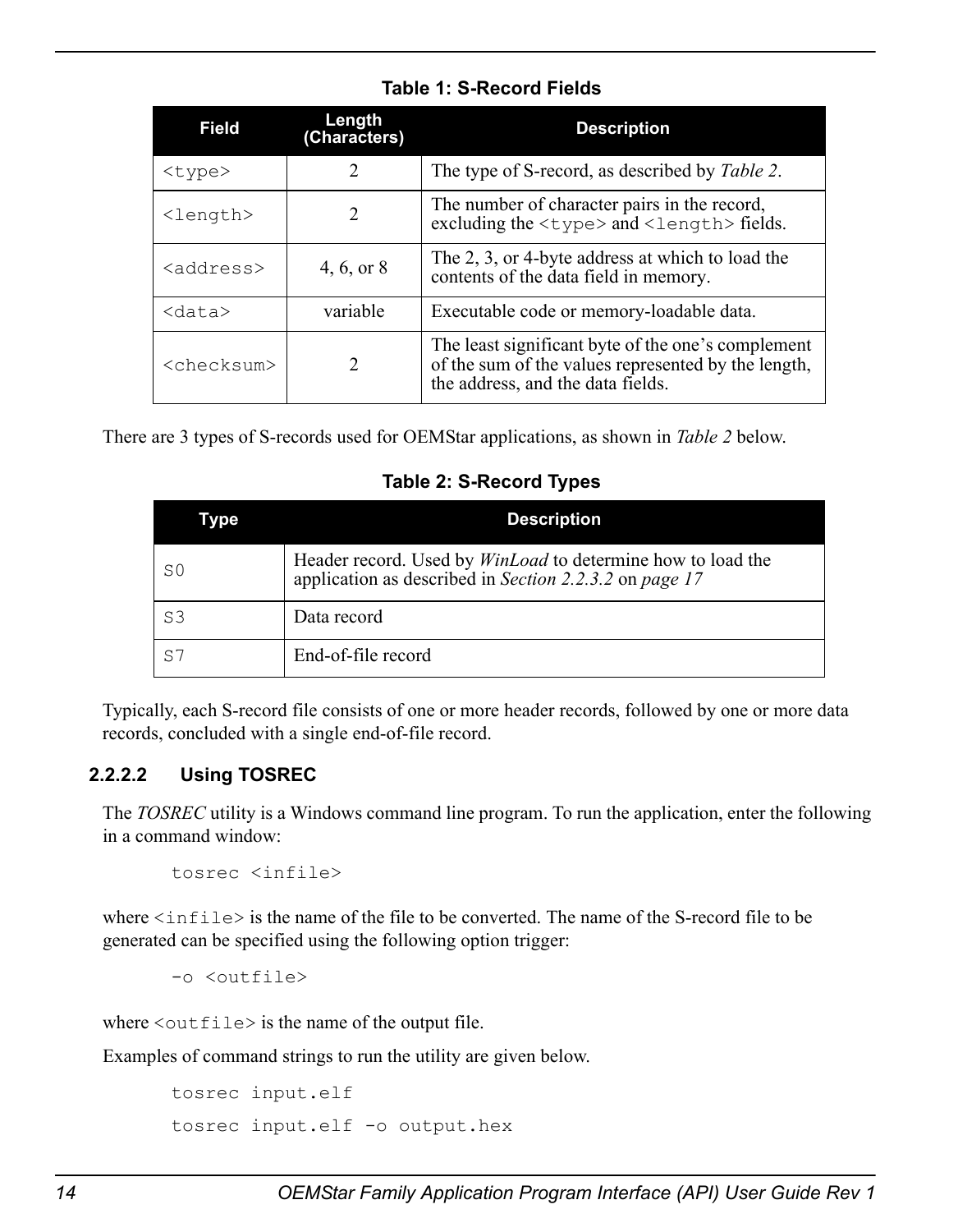# <span id="page-14-0"></span>*2.2.3 Adding Information for Loading the Application*

<span id="page-14-5"></span>The *WinLoad* utility, which is used to load the application on to the receiver, reads information from the input file in order to determine how the application should be loaded. This information is included in a special set of S-records placed at the beginning of the file. Once the application data has been converted to an S-record format, the *DATABLK* utility is used to add these necessary records.

## <span id="page-14-3"></span><span id="page-14-2"></span>**2.2.3.1 Using DATABLK**

The *DATABLK* utility is a Windows command line program. To run the application, enter the following string in a command window.

<span id="page-14-4"></span>datablk <In SREC File> <Out SREC File> <Compress> <Block #> <ComponentEnum #> <Name> <Version> <SNKey> <Platform> [Compile Date] [Compile Time]

<span id="page-14-1"></span>Each of the parameters are described in the table below.

| <b>Parameter</b>                     | <b>Valid Values</b>            | <b>Description</b>                                                                                                                                                            |
|--------------------------------------|--------------------------------|-------------------------------------------------------------------------------------------------------------------------------------------------------------------------------|
| <in file="" srec=""></in>            | Any                            | File name of input file.                                                                                                                                                      |
| <out file="" srec=""></out>          | Any                            | File name of output file.                                                                                                                                                     |
| <compress></compress>                | Compress or<br>Raw             | Specifies whether or not the data will be<br>compressed.                                                                                                                      |
| <block #=""></block>                 | 0                              | The data block in memory in which the<br>application will be loaded into.                                                                                                     |
| <componentenum #=""></componentenum> | $1$ or $5$                     | The type of application, where 1 specifies<br>a standard user application and 5 specifies<br>an auto-starting user application.                                               |
| $<$ Name $>$                         | 14 non-null characters or less | A string indicating the name of the<br>application                                                                                                                            |
| <version></version>                  | 14 non-null characters or less | A string indicating the version of the<br>application.                                                                                                                        |
| <snkev></snkev>                      | 14 non-null characters or less | A string indicating the serial number or key<br>for the application. Can also be used to set<br>an application parameter. See Section<br>2.1.3.2 on page 12 for more details. |
| $<$ Platform $>$                     | 14non-null characters or less  | A string of comma separated platforms the<br>application is targeting. For OEMStar,<br>valid options are M6XV1G and M6XV1.                                                    |

#### **Table 3: DATABLK Parameters**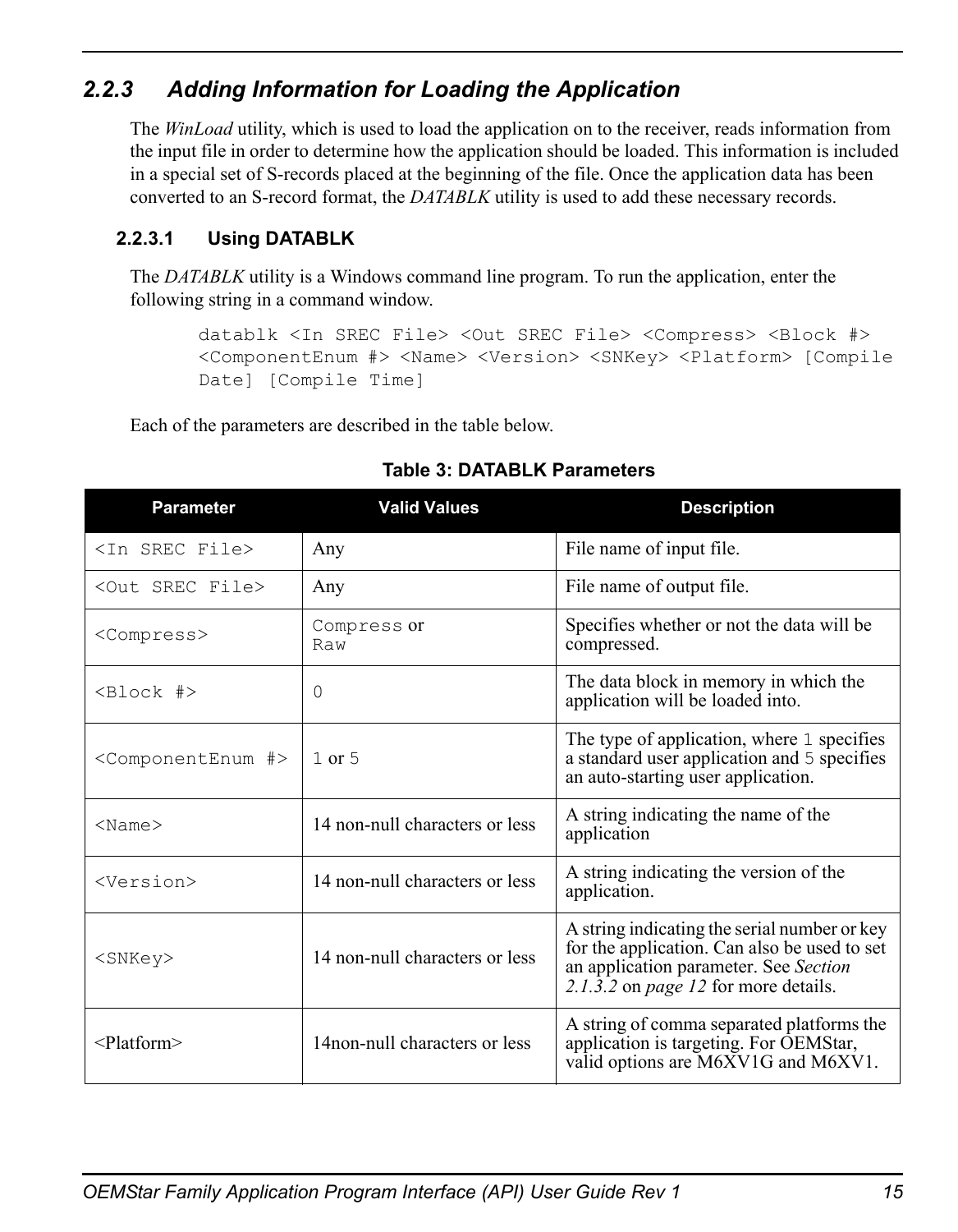| <b>Parameter</b> | <b>Valid Values</b>                                                                                   | <b>Description</b>                                                                                                                     |
|------------------|-------------------------------------------------------------------------------------------------------|----------------------------------------------------------------------------------------------------------------------------------------|
| [Compile Date]   | Any valid date in the format<br>yyyy/mmm/dd, where mmm is<br>three letters for the month (eg.<br>JAN) | Optional field to specify the date the<br>application was compiled. If no value is<br>provided, the PC's current date will be<br>used. |
| [Compile Time]   | Any valid time in the format<br>hh:mm:ss                                                              | Optional field to specify the time the<br>application was compiled.If no value is<br>provided, the PC's current time will be<br>used.  |

An example command string to run the utility is given below.

```
datablk input.hex output.hex raw 2 1 SampleApp 1.00 1234 
M6XV1G
```
See *[Section 4.3](#page-24-3)* on *page 25* for more information about how the values entered for the *DATABLK* parameters are used in the receiver logs.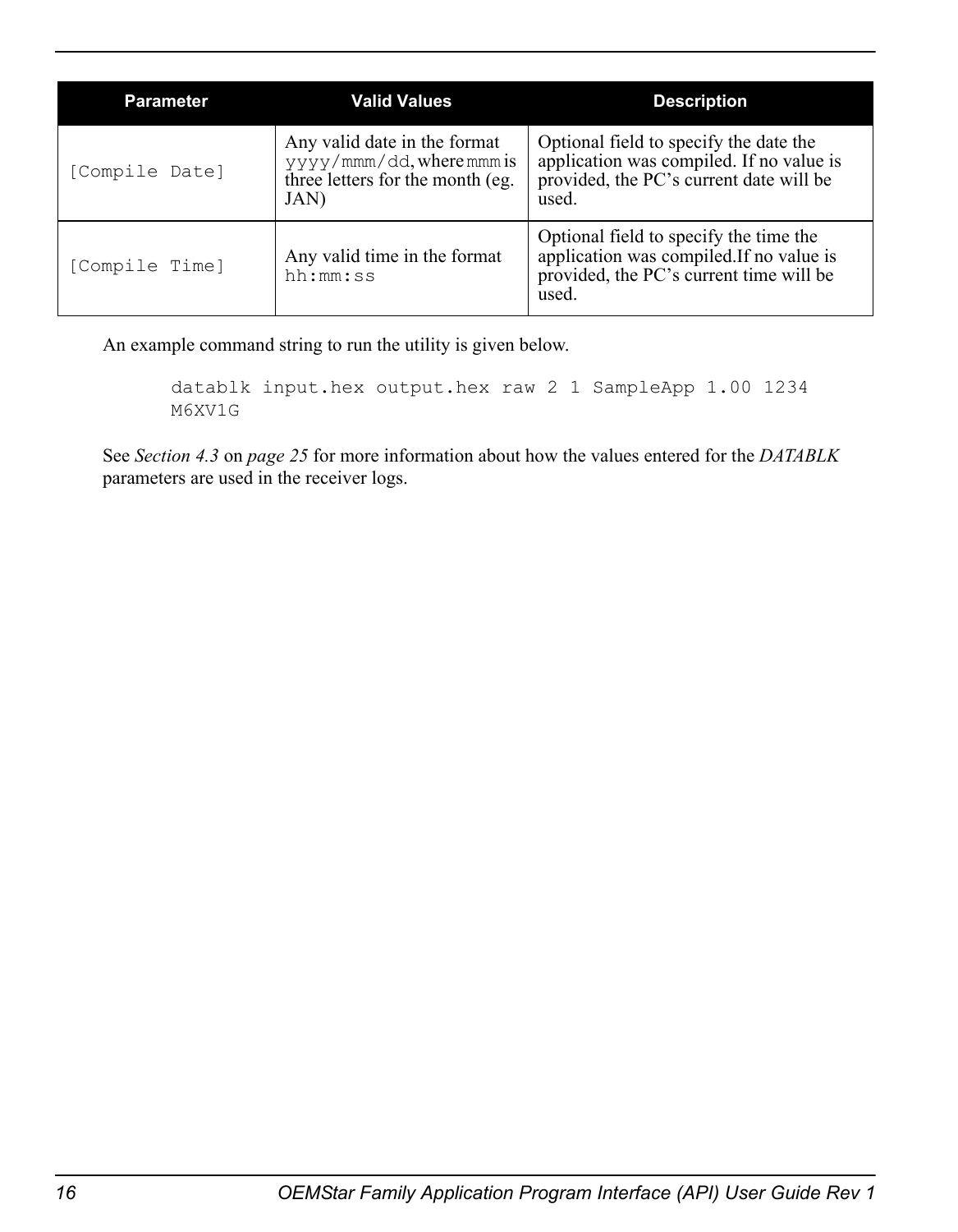### <span id="page-16-1"></span>**2.2.3.2 Records Used By WinLoad**

*DATABLK* adds three header records that are required by the *WinLoad* utility when loading the application. The records provide the following information to *WinLoad*:

- <span id="page-16-4"></span>• The target platform of the OEMStar receiver (M6XV1 and/or M6V1G)
- The version of the application
- <span id="page-16-2"></span>• In which data block to load the application (block 0)

# <span id="page-16-0"></span>*2.2.4 Automating Utility Execution*

<span id="page-16-3"></span>The Greenhills Multi development environment supports execution of specified programs after compilation. This feature can be used to automate execution of TOSREC and DATABLK. By doing so, the binary executable will automatically be converted to S-records and the necessary records for loading will be added. The resultant executable can be loaded directly on to the receiver without further manipulation. Please see below if you are developing with Greenhills Multi.

To automate this, with the project open in *Multi*, select *Set Options...* from the *Edit* menu.

|             | 入 C:\Src\M6_Util\OEMStarAPIDevKit\example_code\datalogdisplay\d         |        |
|-------------|-------------------------------------------------------------------------|--------|
| File        | <b>Edit</b><br><b>Build</b><br>Connect Debug Tools Windows              | Help   |
| 菱           | $Ctrl + E$<br><b>Edit</b>                                               |        |
| <b>Ked:</b> | Set Options                                                             |        |
| Nam         | Cet Tyne.                                                               |        |
| Ξd          | Create Subproject                                                       |        |
|             | Create File                                                             | ibrary |
|             | Add File Into datalogdisplay.gpj                                        | ective |
|             | Remove datalogdisplay.gpj                                               |        |
|             | Search in datalogdisplay.gpj                                            |        |
| ◂∣          | <b>Show Full Paths</b>                                                  |        |
|             | <b>Highlight Selections</b>                                             |        |
|             | Set Build Target                                                        |        |
|             | Set Build Macros                                                        |        |
|             | Advanced                                                                | Þ      |
|             | C:\Srd\mb_Uttr\UEmptarAHrDevNit\example_code\datalogdisplay\datalogdisp |        |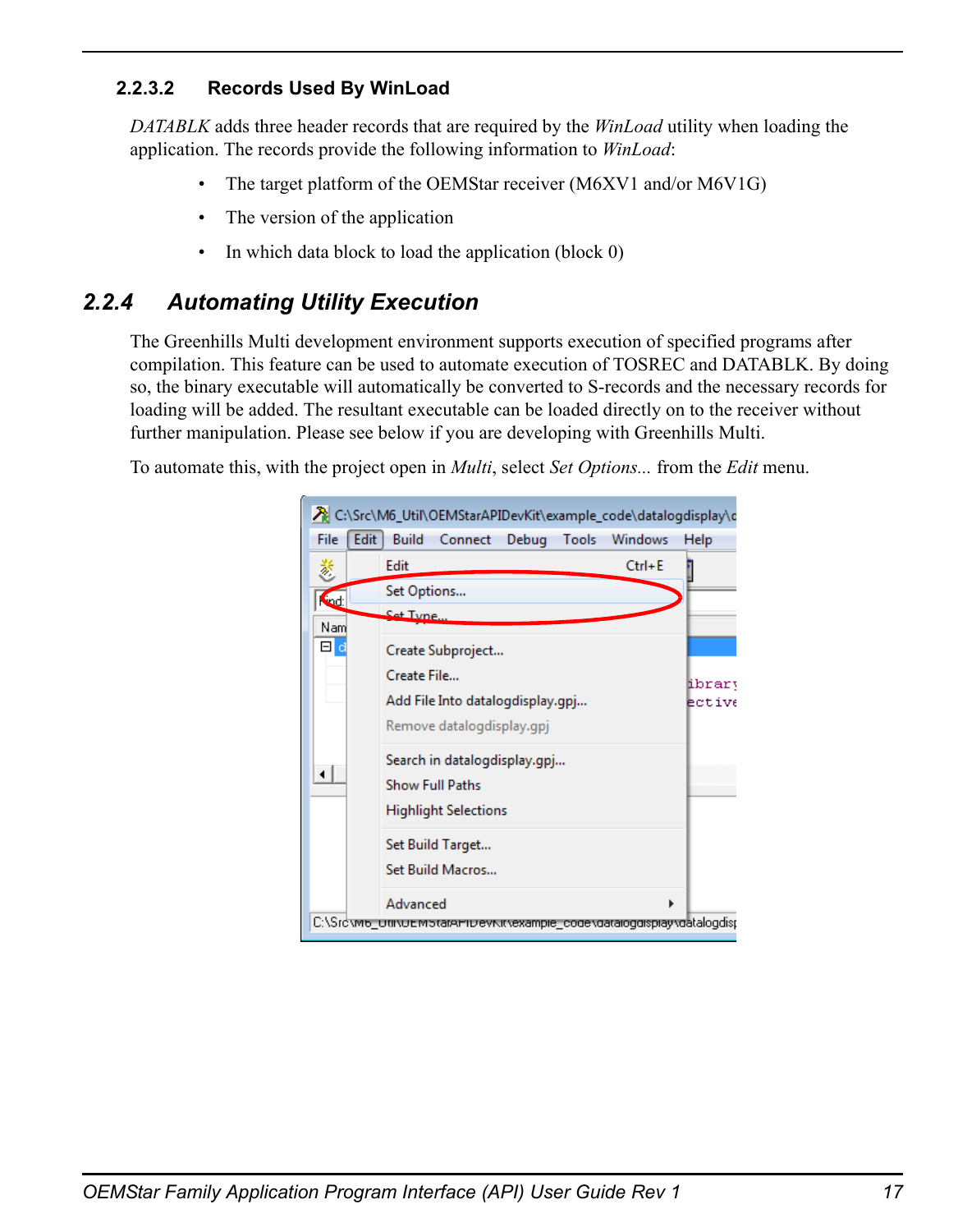Expand the **Advance** option under the *Option Categories* on the left side of the window.

Click on **Advanced Project Options** under the *Option Categories* on the left side of the window.

On the right side of the window, under *Build Options in Category*, double-click on **Commands to Execute After Associated Command**.

| Build Options for datalogdisplay.gpj         |                                                           | -0<br><b>.</b>     |
|----------------------------------------------|-----------------------------------------------------------|--------------------|
| Basic Options All Options   Modified Options |                                                           |                    |
| Option Categories:                           | Build Options in Category:                                |                    |
|                                              | <b>Name</b>                                               | Value              |
| Project                                      | Binary Code Generation                                    | (On)               |
| <b>El Optimization</b>                       | Temporary Output Directory                                | (C:\Users\DANKL    |
| Debugging                                    | Temporary Output                                          | (Delete)           |
| Preprocessor                                 | Input Languages                                           | c.cxx              |
| $\boxplus$ C/C++ Compiler                    | Non-Standard Output Suffix                                | (Not Accepted)     |
| Assembler                                    | Source Directories Relative to Top-Level Project          |                    |
| <b>FLinker</b>                               | Intermediate Output Directory Relative to This File       |                    |
| <b>El Compiler Diagnostics</b>               | Binary Output Directory Relative to Top-Level Project     | exe                |
| HTML Compiler                                | Binary Output Directory Relative to This File             |                    |
| <b>E</b> Advanced                            | Dependencies Relative to Source Directory                 |                    |
| Advanced Target Options                      | Dependencies Relative to This File                        |                    |
| <b>H</b> Advanced Project Options            | Dependencies Relative to Top-Level Project                |                    |
| Advanced Optimization Options                | Self-Dependency                                           |                    |
| <b>E Advanced Debugging Options</b>          | Suppress Dependencies                                     |                    |
| <b>H</b> Advanced Preprocessor Options       | Output Filename for Generic Types                         |                    |
| 田 Advanced C/C++ Compiler Options            | Append Default Extension to Output Filename               |                    |
| Advanced Assembler Options                   | Commands to Execute Before Associated Command             |                    |
| <b>E Advanced Linker Options</b>             | Commands to Execute Before Associated Command (via Shell) |                    |
| Advanced Support Diagnostics Options         | Commands to Execute After Associated Command              |                    |
|                                              | Commands to Execute After Associated Command (via Shell)  | $\ldots$ Utilities |
|                                              | Additional Output Files                                   |                    |
|                                              | 'Select One' Project Extension List                       |                    |
|                                              | Pass Through Arquments                                    |                    |

In the *Commands to Execute After Associated Command* box, enter the command strings to run the utilities.

Press *OK* to save the changes.

| <b>Edit List Option</b>                                                                                          |                    |  |
|------------------------------------------------------------------------------------------------------------------|--------------------|--|
| Commands to Execute After Associated Command (via Shell):                                                        |                    |  |
| Value                                                                                                            | Set In             |  |
| $\langle . . \rangle$ Utilities $\langle$ tosrec.exe -o out.hex exe $\langle$ datal $\langle$ datalogdisplay.gpj |                    |  |
| \\Utilities\datablk.exe out.hex datalogdisp datalogdisplay.gpj                                                   |                    |  |
| emd.exe /c del out.hex                                                                                           | datalogdisplay.gpj |  |
|                                                                                                                  | datalogdisplay.gpj |  |
| emdlexe /c del out.hex                                                                                           |                    |  |
|                                                                                                                  | 0K<br>Cancel       |  |

The next time the application is built, the utilities will automatically be executed as specified.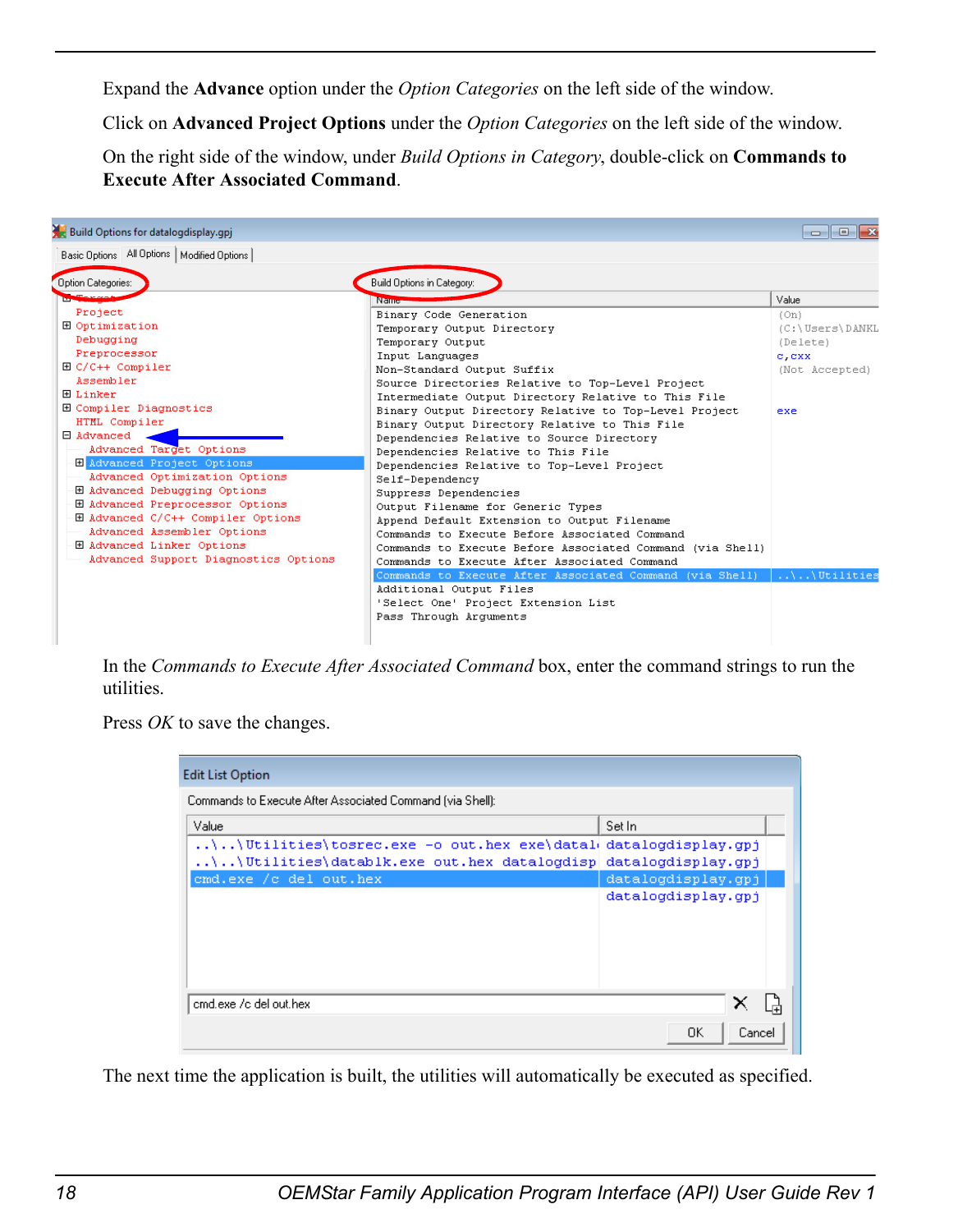<span id="page-18-0"></span>Once the application has been built and converted to S-record format, with the necessary S-records added, the application can be loaded on to the receiver.

<span id="page-18-3"></span>A Windows-based utility named *WinLoad* has been created to assist with loading the firmware.

# <span id="page-18-1"></span>**3.1 Setting up the Receiver**

In order to load and run an application, the receiver must have:

- <span id="page-18-5"></span>• A model with the API option enabled, and
- <span id="page-18-4"></span>• Version L6X010101RN0000 or higher of firmware loaded

The following sections provide information on how to determine if your receiver meets these criteria and how to update it if it does not.

## <span id="page-18-2"></span>*3.1.1 Determining the Current Model and Firmware Version*

To determine the current model and firmware version of the receiver, read the VERSION log. To do so, send the following command to the receiver.

LOG VERSION

Read the output provided, specifically the 1st and 4th fields after the word GPSCARD. The first field provides the model and the fourth field indicates the version of firmware loaded on the receiver. In the example below, the model is "LXGMTSA" and the firmware version field shows "L6X010101RN0000".

<VERSION COM1 0 68.0 UNKNOWN 0 5.263 004c0000 3681 6576

 $<$  2.

```
< GPSCARD "LXGMTSA" "BHD09320088" "M6XV1G-4.00-TT" "L6X010101RN0000" "L6XD10004DBG004" 
"2011/Nar/02" "12:15:06"
```
 $<$  DB\_USERAPP "datalogdisplay" "0" "" "1.000" "" "2012/Feb/01" 13:50:42"

```
GPS card field Model field Firmware version field
```
In this example, the model field ends with an "A" and the firmware version field reads "L6X010101RN0000" therefore, an application can be loaded on to the receiver. If an update to the firmware and/or model is needed, instructions are provided in *[Section 3.1.2](#page-19-0)* and *[Section 3.1.3](#page-19-1)*.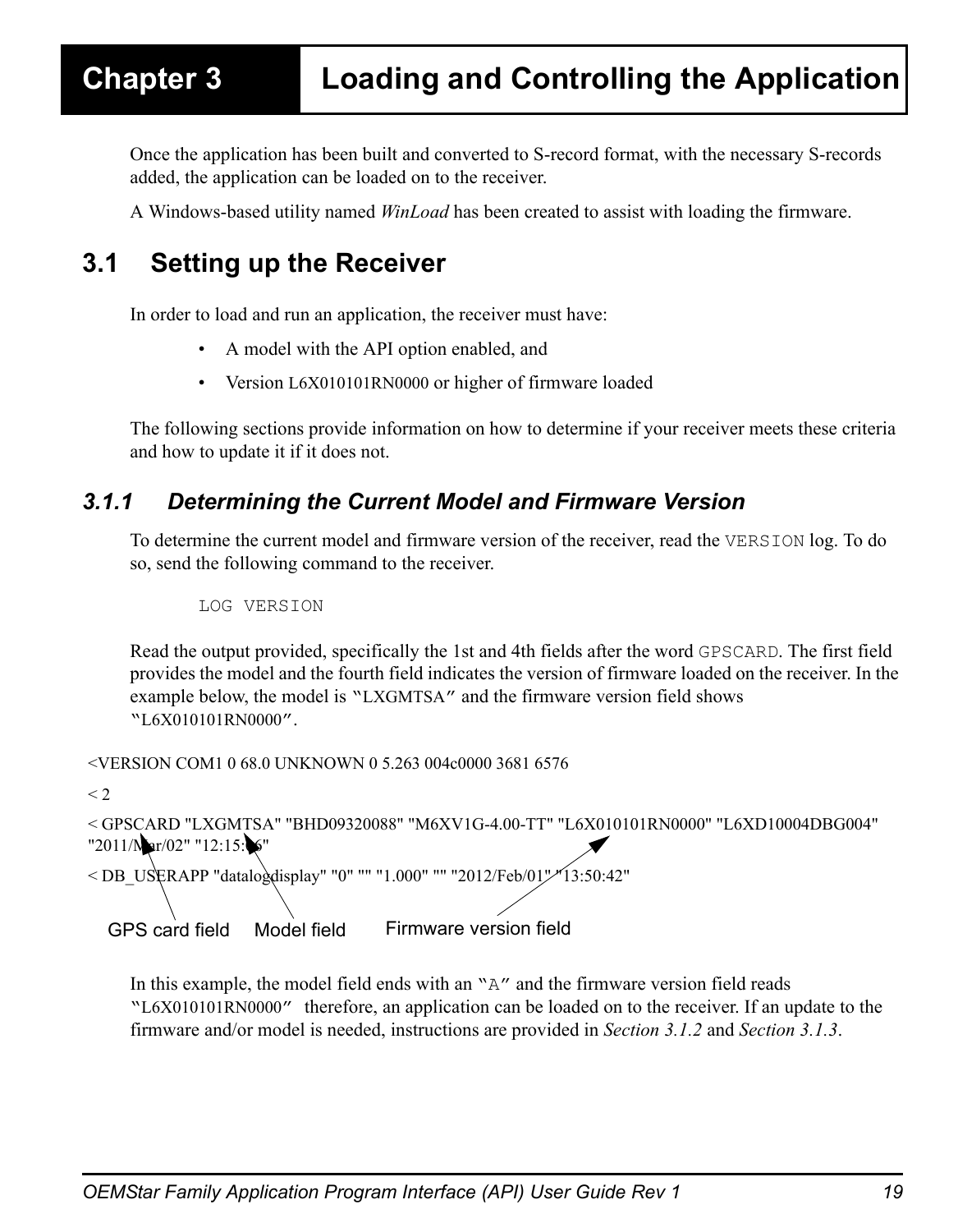## <span id="page-19-0"></span>*3.1.2 Updating the Firmware*

To update the firmware to a version that supports the API, obtain the following from NovAtel Customer Support.

- The firmware update file, with version 1.100 or higher
- <span id="page-19-3"></span>• An update authorization code

*WinLoad* is also required to load the firmware on to the receiver and is included with the API package. Follow the procedure given in the  $HowTo.txt$  file provided with the update file to upgrade the firmware.

## <span id="page-19-1"></span>*3.1.3 Authorizing a Model with the API Option*

To authorize a model with the API option enabled, contact NovAtel Customer Support to obtain the necessary authorization code and use the AUTH command to add the code to the receiver. Refer to the *OEMStar Firmware Reference Manual* for more information on this command.

# <span id="page-19-2"></span>**3.2 Loading the Application**

Once the receiver is set up with the necessary model and firmware version, the application can be loaded in to non-volatile memory on the receiver using release 102 or higher of the *WinLoad* utility. This utility is provided as part of the API package or can be obtained from NovAtel Customer Support.

By reading the S-records added using the *DATABLK* utility, *WinLoad* automatically knows where and how to place the application in memory so it does not interfere with the operation of the main receiver firmware. Therefore, loading the application can be done using the same method as that used when loading GPS firmware, with the following exceptions:

- The application HEX file should be selected, rather than a standard firmware HEX file.
- An authorization code is not needed and, therefore, you will not be prompted for one.

For more information on using *WinLoad* to load the application, follow the procedure given in the *OEMStar Installation and Operation User Manual*, making adjustments for the selection of the application file, rather than the firmware file, and the absent authorization code prompt.

 $\boxtimes$  Only one application can be loaded on to the receiver at any one time. However, functions are provided to allow for multiple tasks running within the application. Please see the provided library files for more information.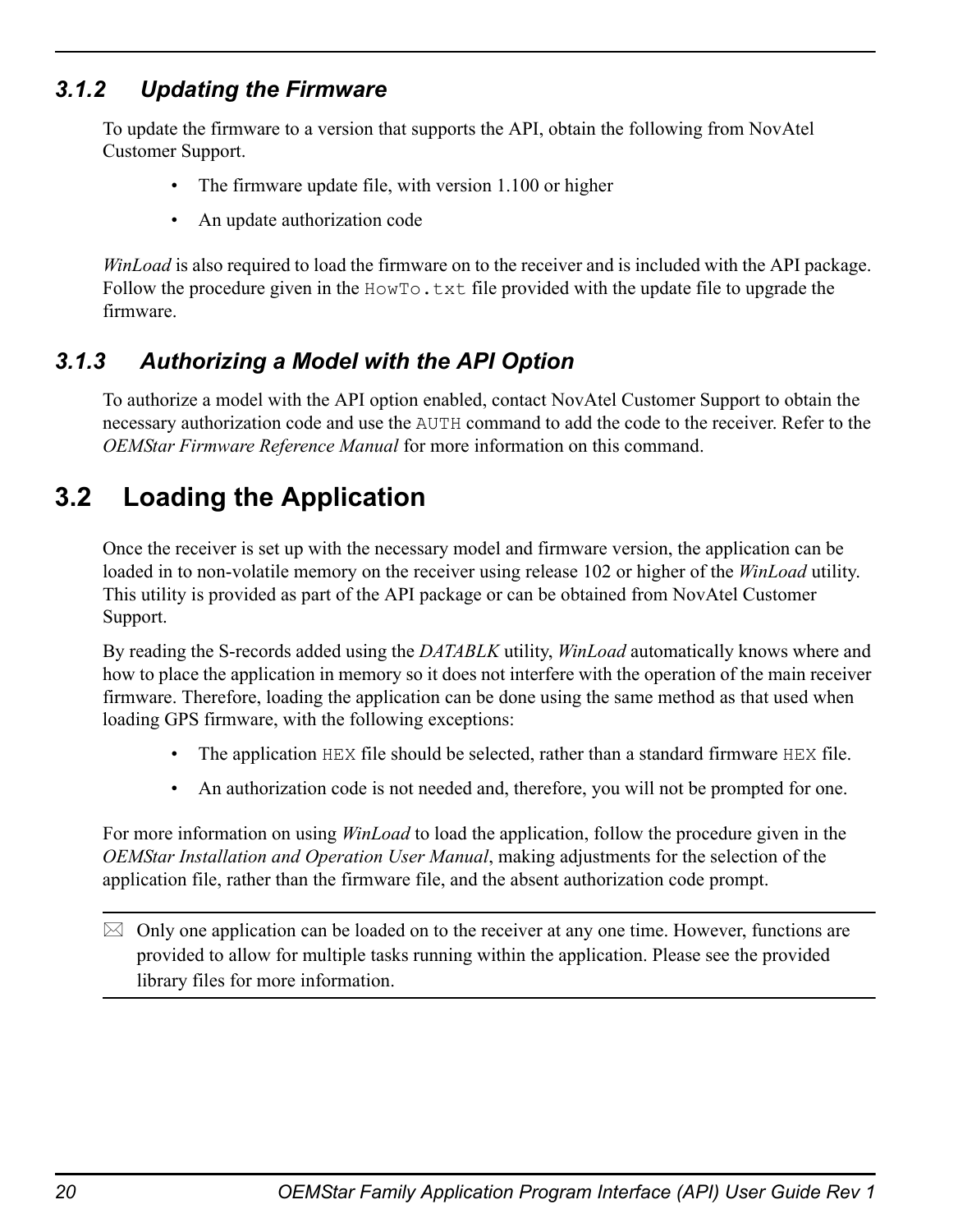# <span id="page-20-0"></span>**3.3 Controlling the Application**

<span id="page-20-4"></span><span id="page-20-3"></span>The operation of the application can be controlled by using the APPLICATION command as discussed below.

# <span id="page-20-1"></span>*3.3.1 Starting the Application*

Once the application has been loaded on to the receiver, enter the following command string to start the application.

application start <parameter> <priority> <stack>

<span id="page-20-2"></span>The values that can be entered when starting an application are described in the table below.

| <b>Parameter</b>        | <b>Valid Values</b>                    | <b>Description</b>                                                                                                                                                                                                                                                                                                 |
|-------------------------|----------------------------------------|--------------------------------------------------------------------------------------------------------------------------------------------------------------------------------------------------------------------------------------------------------------------------------------------------------------------|
| <parameter></parameter> | Any ulong<br>value                     | Optional field to specify an input parameter for the<br>application.<br>If a value is not specified, the default of $\theta$ is used.                                                                                                                                                                              |
| <priority></priority>   | Any long<br>value from<br>$0$ to $16$  | Optional field to specify the priority of the<br>application in relation to system tasks. See the API<br>header file for details.<br>In order to specify the priority, a value must be<br>entered for the <parameter> field as well.<br/>If a value is not specified, the default of 1 is used.</parameter>        |
| $<$ stack $>$           | Any long<br>value from<br>200 to 20000 | Optional field to specify the size of the stack to be<br>used by the application in bytes.<br>In order to specify the stack size, a value must be<br>entered for both the <parameter> and<br/><priority> fields as well.<br/>If a value is not specified, the default of 10000 is<br/>used.</priority></parameter> |

 **Table 4: APPLICATION START Parameters**

## **3.3.1.1 Auto-Start Applications**

<span id="page-20-5"></span>If 5 was entered for the <ComponentEnum #> field when running the *DATABLK* utility, the application will be set to auto-start. Therefore, when the receiver is first powered, the application will begin running.

An alternate method for setting an application to automatically start is by using the SAVECONFIG command after the application has been started. When this is done, the application will automatically start whenever the receiver is powered up as long as the saved receiver configuration is present in memory. However, as soon as the FRESET command is issued, the configuration will be lost and the application will not automatically start. When an application is configured to auto-start using the method described in *[Section 2.1.4](#page-11-2)* on page 12, it will not be affected by the state of the receiver configuration.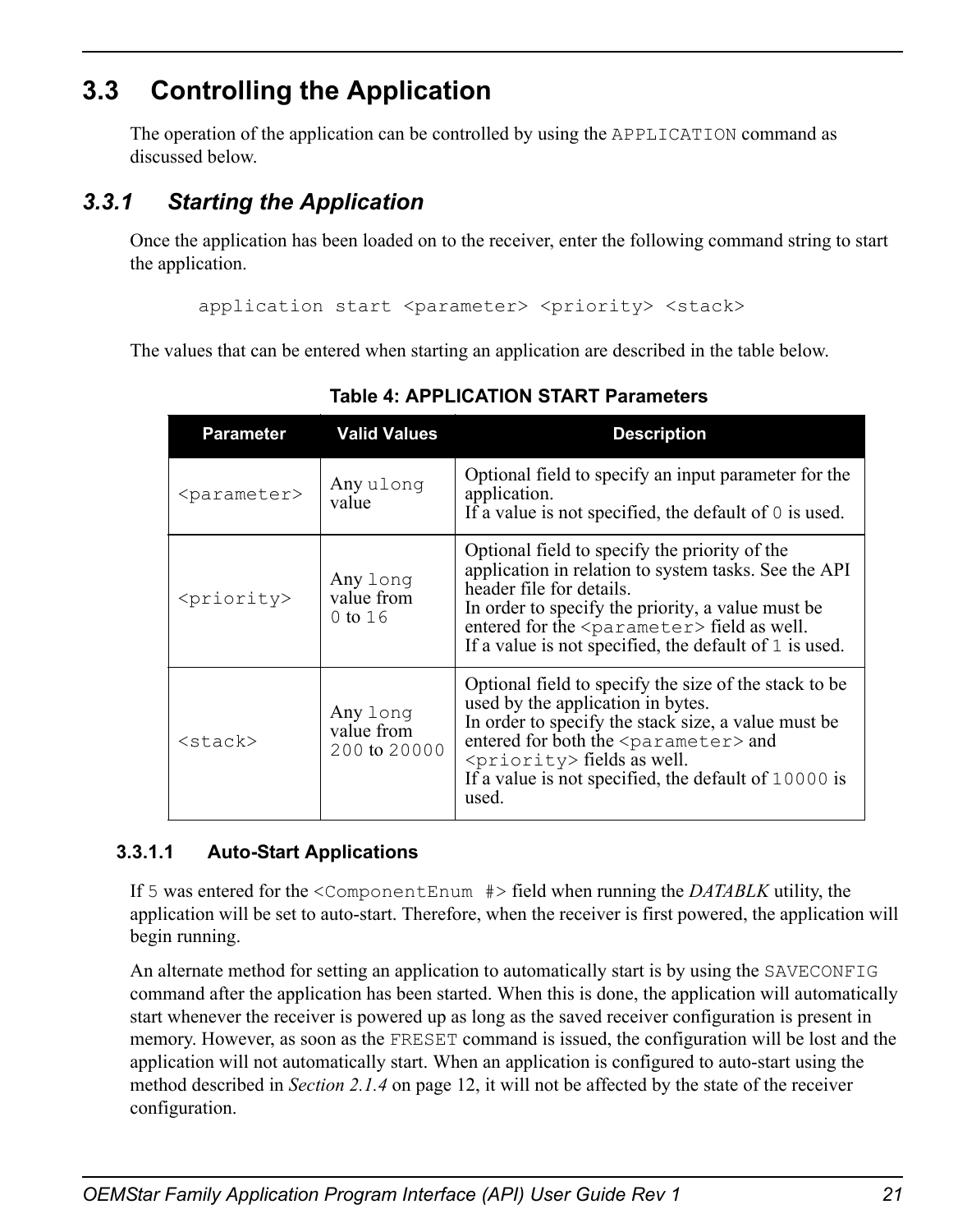## <span id="page-21-0"></span>*3.3.2 Stopping the Application*

To stop the application, enter the following command.

<span id="page-21-3"></span><span id="page-21-2"></span>application stop

This command can be used to stop either standard or auto-start applications.

## <span id="page-21-1"></span>*3.3.3 Removing the Application*

To remove the application from non-volatile memory, enter the following command.

application remove

 $\boxtimes$  The application is not recoverable when removed from non-volatile memory, so be sure to use this command with care.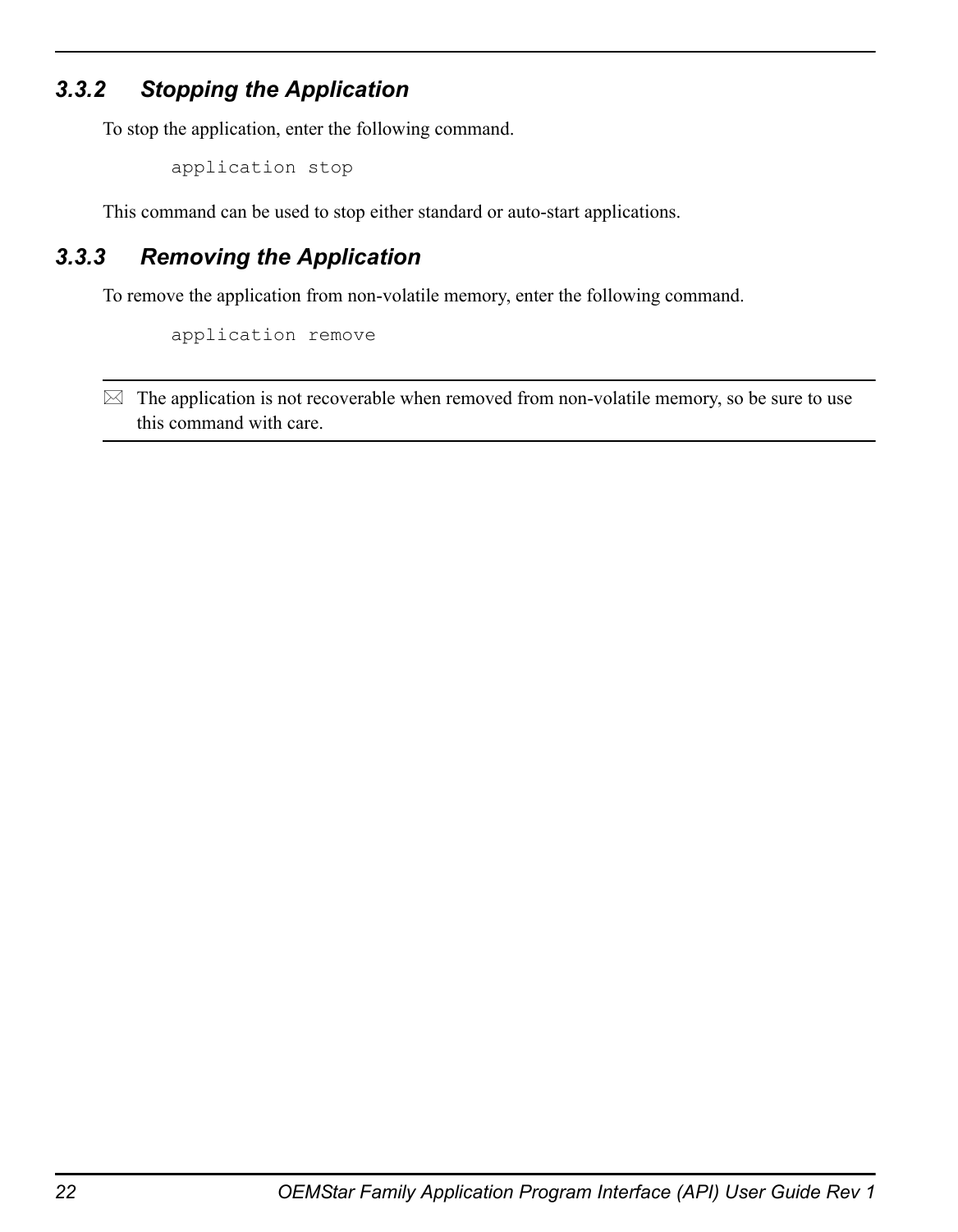<span id="page-22-5"></span><span id="page-22-0"></span>The following sections provide additional information that may be useful when working with OEMStar applications.

# <span id="page-22-1"></span>**4.1 Determining the Version of the Loaded Application**

When an application is loaded on to the receiver, the VERSION log provides information about the application. When an application is loaded, an additional entry is displayed in the VERSION log, with the type field showing DB\_USERAPP for a standard application or DB\_USERAPPAUTO for an autostart application. All the parameters given in that entry apply to the application loaded on to the receiver. An example of the log with a DB\_USERAPP entry is shown below.

<VERSION COM1 0 68.0 UNKNOWN 0 5.263 004c0000 3681 6576

 $<$  2

```
< GPSCARD "LXGMTSA" "BHD09320088" "M6XV1G-4.00-TT" "L6X010101RN0000" 
"L6XD10004DBG004" "2011/Mar/02" "12:15:06"
```
< DB\_USERAPP "datalogdisplay" "0" "" "1.000" "" "2012/Feb/01" "13:50:42"

<span id="page-22-4"></span>For information on how to capture the VERSION log or the fields it contains, refer to the *OEMStar Firmware Reference Manual*. *[Section 4.3](#page-24-0)* on *page 25* provides information on how some of the VERSION log fields are set by the *DATABLK* utility.

# <span id="page-22-3"></span><span id="page-22-2"></span>**4.2 Logging the Application Status**

A log has been created to capture the details of any application loaded on to the receiver. The details of this log follow. All formats and standard fields, such as the header, are explained further in the *OEMStar Firmware Reference Manual*. Many of the fields are set to values entered for use by the *DATABLK* utility, as described in *[Section 4.3](#page-24-0)* on *page 25*.

 $\boxtimes$  The time indicated in the log header is the time when the application status was last changed, for example, the time when the application was started or stopped.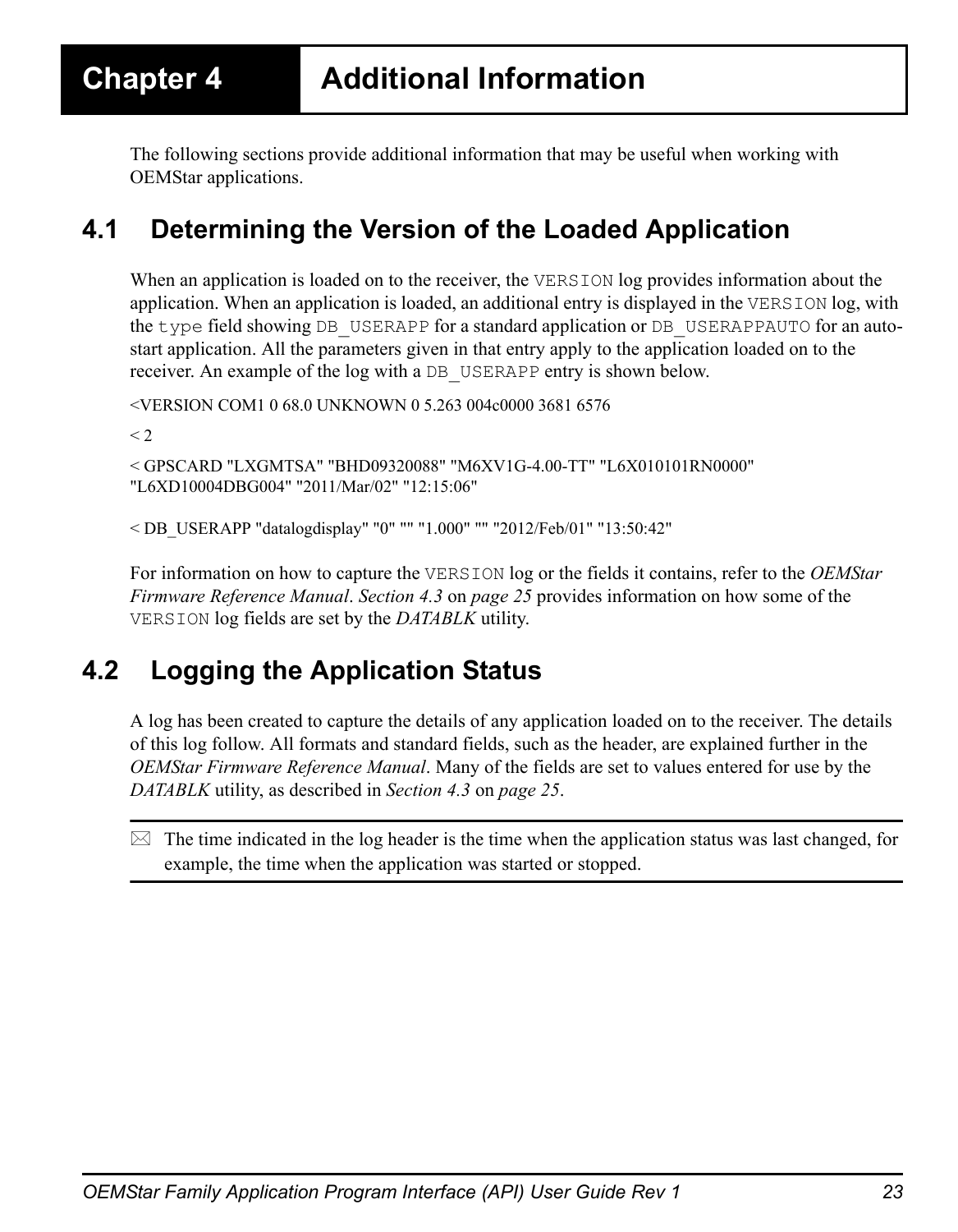#### **APPLICATIONSTATUS API Application Status Information**

## **Log Type: Asynch Message ID: 520**

| <b>Field</b> | <b>Field Type</b> | <b>Data Description</b>                                                                                                      | <b>Format</b> | <b>Binary</b><br><b>Bytes</b> | <b>Binary</b><br><b>Offset</b> |
|--------------|-------------------|------------------------------------------------------------------------------------------------------------------------------|---------------|-------------------------------|--------------------------------|
| $\mathbf{1}$ | header            | Log header                                                                                                                   |               | H                             | $\theta$                       |
| 2            | api version       | The version of the API that the<br>currently loaded firmware supports                                                        | Ulong         | $\overline{4}$                | H                              |
| 3            | running           | Flag indicating whether the application<br>is currently running, where<br>$0 = FAISE$<br>$1 = TRUE$                          | Enum          | $\overline{4}$                | $H+4$                          |
| 4            | base address      | The base address in RAM the<br>application is running from<br>Valid only when the application is<br>running                  | Ulong         | $\overline{4}$                | $H+8$                          |
| 5            | size              | The number of bytes in RAM the<br>application is using<br>Valid only when the application is<br>running                      | Ulong         | $\overline{4}$                | $H+12$                         |
| 6            | name              | The name of the application                                                                                                  | Char $[16]$   | 16                            | $H+16$                         |
| 7            | version           | The version of the application                                                                                               | Char $[16]$   | 16                            | $H+32$                         |
| 8            | compile date      | The date the application was compiled<br>In the format yyyy/mmm/dd, where<br>mmm is three letters for the month (eg.<br>JAN) | Char $[12]$   | 12                            | $H+48$                         |
| 9            | compile time      | The time the application was compiled<br>In the format $hh:mm:ss$                                                            | Char $[12]$   | 12                            | $H + 60$                       |
| 10           | <b>XXXX</b>       | 32-bit CRC (ASCII and Binary only)                                                                                           | Hex           | $\overline{4}$                | $H+72$                         |
| 11           | [CR][LF]          | Sentence terminator (ASCII only)                                                                                             |               |                               |                                |

#### **Recommended Input:**

LOG APPLICATIONSTATUSA

#### **ASCII Example:**

#APPLICATIONSTATUSA,COM1,0,75.0,UNKNOWN,0,1.814,004c0000,3314,6576;1,FALSE,0000 0000,00000000,"datalogdisplay","1.000","2012/Feb/01","13:50:42"\*3eb207f8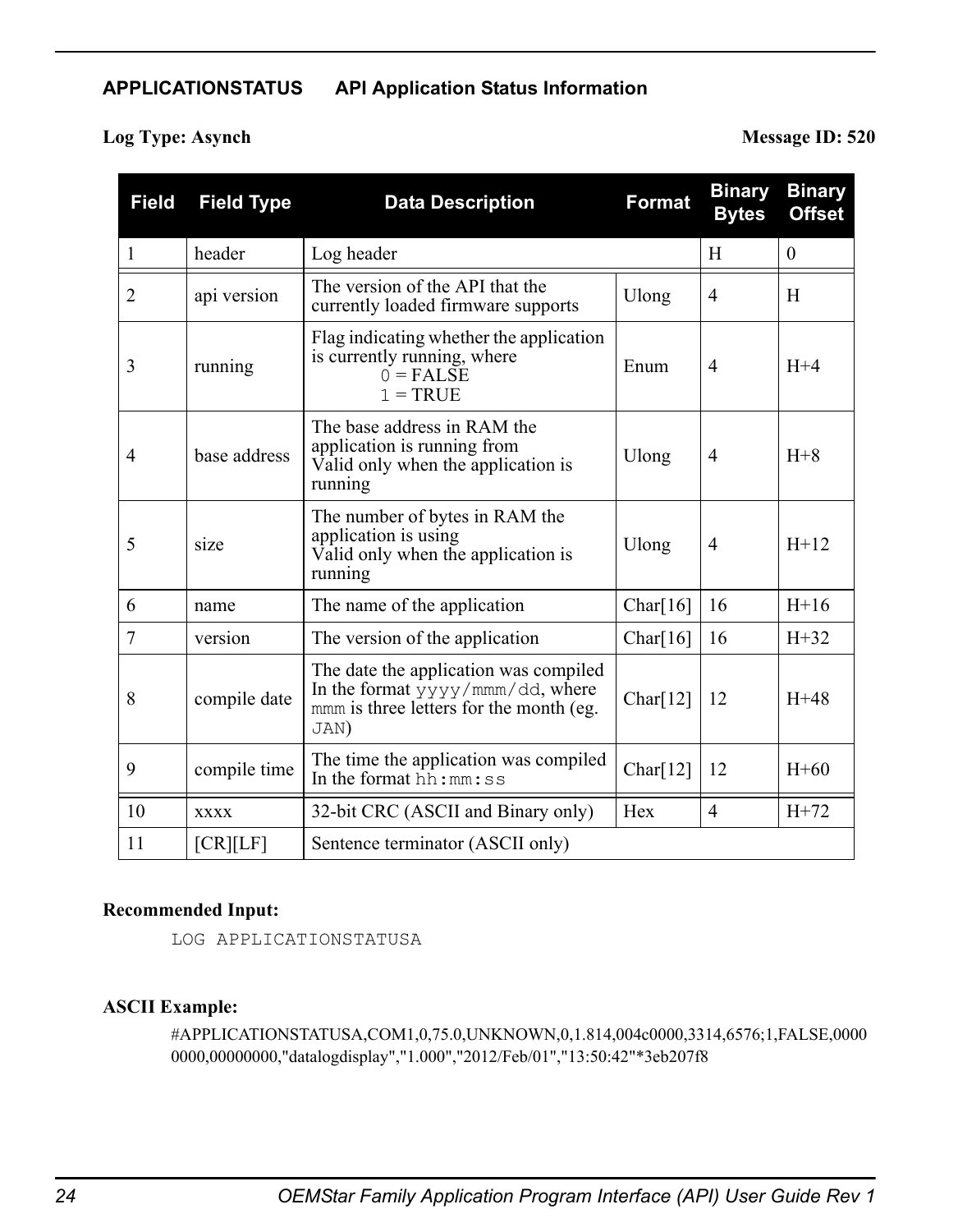# <span id="page-24-3"></span><span id="page-24-0"></span>**4.3 DATABLK Parameters Used in Logs**

Many of the fields captured in the APPLICATIONSTATUS log and the DB USERAPP or DB USERAPPAUTO entry of the VERSION log are set to the values entered for parameters used by the *DATABLK* utility. The table below provides a list of these parameters and the matching log fields. For more information about the DATABLK utility, see *[Section 2.2.3.1](#page-14-3)* on *page 15*.

<span id="page-24-2"></span>

| <b>DATABLK</b>              | <b>Matching Log Field</b>  |                          |  |
|-----------------------------|----------------------------|--------------------------|--|
| <b>Parameter</b>            | <b>VERSION<sup>a</sup></b> | <b>APPLICATIONSTATUS</b> |  |
| $<$ Name $>$                | model                      | name                     |  |
| $<$ SNKe $v$ >              | psn                        | N/A                      |  |
| <version></version>         | sw version                 | version                  |  |
| <compile date=""></compile> | comp date                  | compile date             |  |
| <compile time=""></compile> | comp time                  | compile time             |  |

 **Table 5: DATABLK Parameters Used in Logs**

a. Only valid for the DB\_USERAPP or DB\_USERAPPAUTO entry in the log.

# <span id="page-24-1"></span>**4.4 Determining the Version of WinLoad**

To load an application on to the receiver, release 102 or higher of *WinLoad* must be used. To determine the version of *WinLoad* you currently have, run the application and select *About...* from the *Help* menu.

<span id="page-24-4"></span>

| WinLoad          |                      |             |  |
|------------------|----------------------|-------------|--|
|                  | <u>File Settings</u> | <b>Help</b> |  |
| $\triangleright$ | ≌                    |             |  |
|                  |                      |             |  |

The version is shown in the *Loader Version* field in the *About* dialog box.



*OEMStar Family Application Program Interface (API) User Guide Rev 1 25*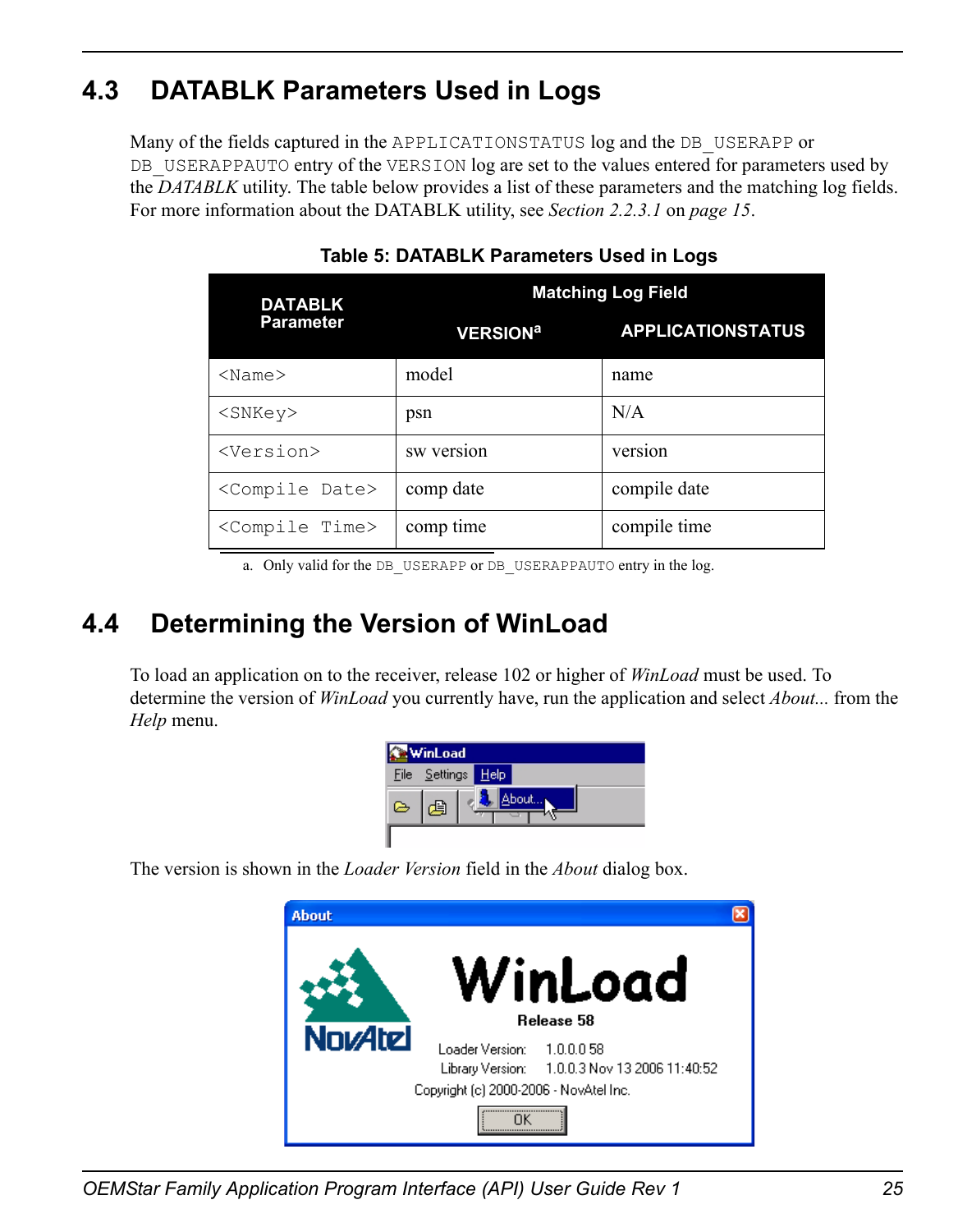# <span id="page-25-0"></span>**Appendix A Technical Specifications**

# <span id="page-25-3"></span>**A.1 GPIO Electrical Specifications**

# *A.1.1 OEMStar*

## **Table 6: OEMStar GPIO Electrical Specifications**

<span id="page-25-1"></span>

|              | Low                                   |                    | High                                                                    |                     |  |
|--------------|---------------------------------------|--------------------|-------------------------------------------------------------------------|---------------------|--|
|              | Voltage                               | <b>Current</b>     | <b>Voltage</b>                                                          | Current             |  |
| <b>Input</b> | $0 < V_{\text{HL}} < 0.8 \text{ VDC}$ | $I_{IL} = -0.1$ mA | 2.0 < $V_{IH}$ < 3.6VDC                                                 | $I_{IH} \sim 0$ mA  |  |
| Output       | $V_{OL}$ < 0.4 VDC                    |                    | $V_{\text{OLMAX}} = 8 \text{ mA}$ $ $ $V_{\text{OH}} > 2.7 \text{ VDC}$ | $I_{OHMAX} = -8 mA$ |  |

### *A.1.2 FlexPak-G2 with OEMStar*  **Table 7: FlexPak-G2 with OEMStar GPIO Electrical Specifications**

<span id="page-25-4"></span><span id="page-25-2"></span>

|        |                            | Low                        | High                    |                     |  |
|--------|----------------------------|----------------------------|-------------------------|---------------------|--|
|        | Voltage                    | <b>Current</b>             | Voltage                 | Current             |  |
| Input  | $0 < V_{\rm IL} < 0.8$ VDC | $I_{IL}$ = -0.1 mA         | 2.0 < $V_{IH}$ < 3.6VDC | $I_{IH} \sim 0$ mA  |  |
| Output | $V_{OL}$ < 0.4 VDC         | $I_{OLMAX} = 8 \text{ mA}$ | $V_{OH}$ > 2.7 VDC      | $I_{OHMAX} = -8 mA$ |  |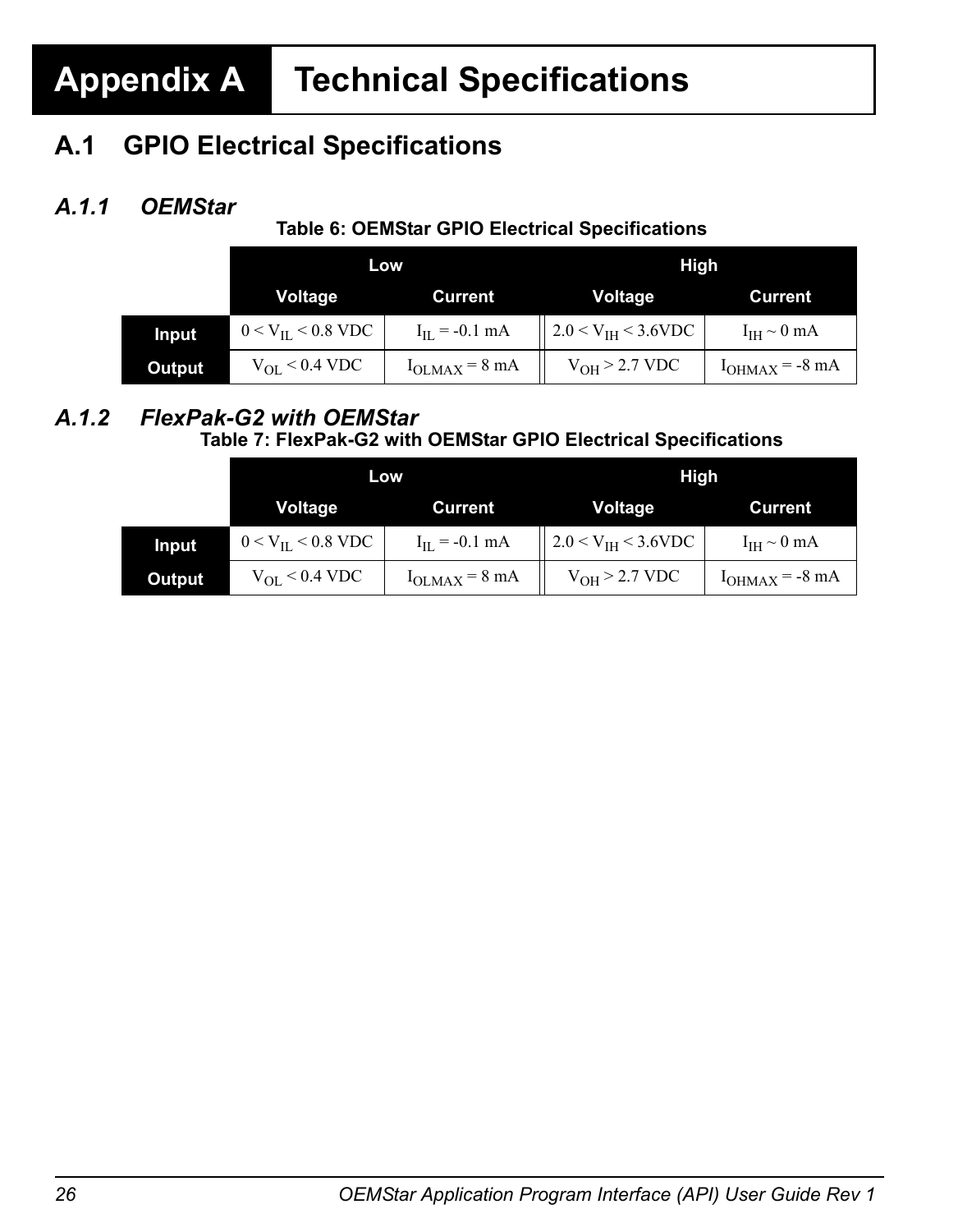# <span id="page-26-0"></span>*A.1.3 Pin-Outs*



#### **Figure 1: Top-view of 20-Pin Connector on the OEMStar**

| <b>Signal</b>     | Behavior <sup>a</sup> | <b>Descriptions</b>                                               | <b>Pin</b> |
|-------------------|-----------------------|-------------------------------------------------------------------|------------|
| GPIO0             | Input / Output        | User-configurable I/O pin                                         |            |
| GPIO1             | Input / Output        | User-configurable I/O pin                                         | 8          |
| GPIO <sub>3</sub> | Input / Output        | User-configurable I/O pin                                         | 17         |
| PV                | Output                | Output shows a good solution, or valid GPS position,<br>when high | 20         |

a. The VIN and LNA\_PWR inputs are protected against damage or latch-up due to ESD by bidirectional Transient Voltage Suppressor (TVS) devices. GPIO lines are protected by undirectional TVS devices and series resistors.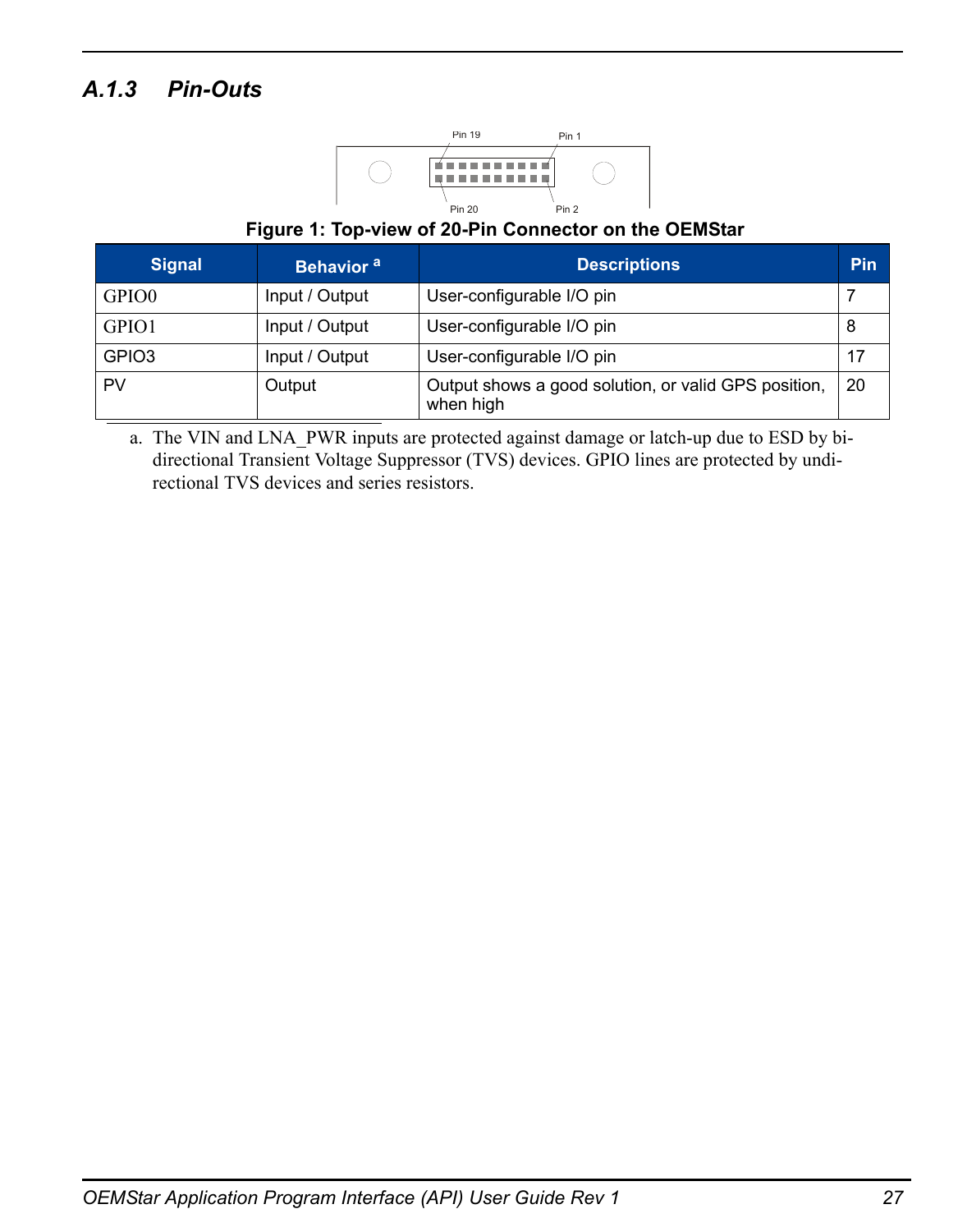# **Index**

## **A**

antenna warranty [7](#page-6-1) API building [13](#page-12-4) designing [11](#page-10-4) Features [9](#page-8-5) loading [13](#page-12-5) Project configuration [13](#page-12-6) Requirements [9](#page-8-6) API Development Kit Contents [10](#page-9-1) Application Auto-start [21](#page-20-5) controlling [20](#page-19-3) loading [20](#page-19-3) removing [22](#page-21-2) starting [20](#page-19-3) status [23](#page-22-4) stopping [22](#page-21-3) Application Pro[gram Interface \(API\)](#page-8-7) Description 9 APPLICATIONSTATUS log [23](#page-22-4) Automating utility [17](#page-16-2) Auto-Start Applications [12](#page-11-2)

#### **C**

cables warranty [7](#page-6-2) Command-Line Entry [12](#page-11-3) Compiler compatibility [10](#page-9-2) conventions, document [8](#page-7-4) Converting binary [13](#page-12-7) Customer Service [8](#page-7-5) Customer service contact information [8](#page-7-6)

## **D**

DATABLK [15](#page-14-4) DATABLK Entry [12](#page-11-4) DATABLK utility [25](#page-24-3)

## **E**

e-mail [8](#page-7-7)

## **F**

Firmware updating [19](#page-18-4) version [19](#page-18-4)

#### **G**

GPIO [11](#page-10-5) Specs [26](#page-25-3) Green Hills Software [9](#page-8-8) Greenhills automating [17](#page-16-3)

## **I**

Input Parameters 12

### **R**

Receiver set-up [19](#page-18-5) rollover, GPS week [8](#page-7-5)

## **S**

scope [8](#page-7-8) S-Record [14](#page-13-2) support [8](#page-7-9)

## **T**

TOSREC [14](#page-13-3)

## **V**

Version log [23](#page-22-5) Virtual ports [11](#page-10-6)

#### **W**

warranty [7](#page-6-3) Web site [8](#page-7-10) WinLoad [15](#page-14-5) records [17](#page-16-4) version [25](#page-24-4)